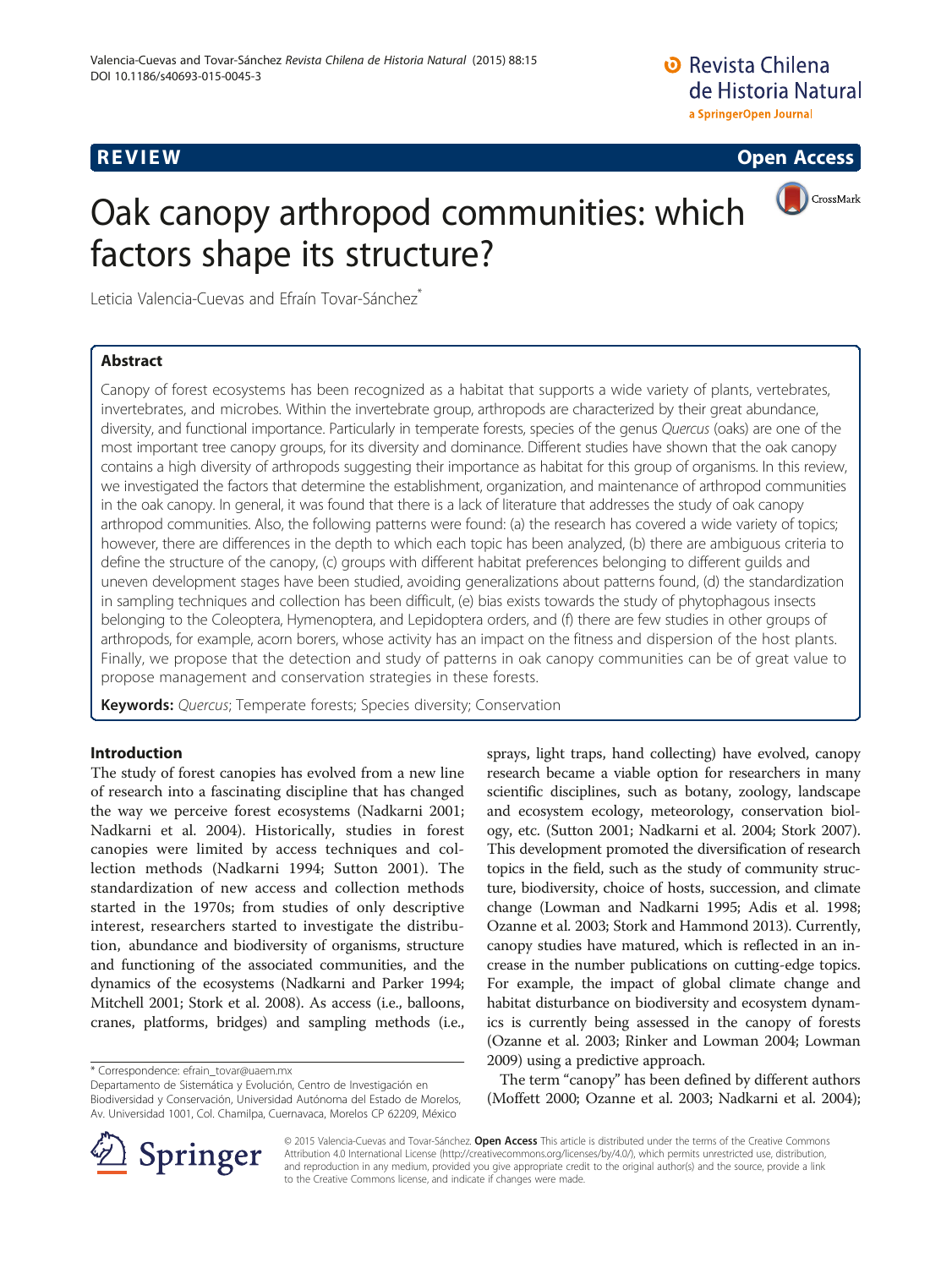however, in this review, we use the definitions associated with forests. In general, the proposals made by different authors are integrated in the following definition: "it is the aerial part where all the foliage, buds, fine branches, associated flora and fauna, the suspended soil and the interstices (air) of a forest are combined." Depending on the type of vegetation, the canopy can be defined vertically according to the different layers of vegetation between the ground and the canopy, which gradually modulates biotic (floristic composition, leaf area, biomass density, species diversity) and abiotic parameters (temperature, humidity, sunshine, wind velocity) (Basset et al. [2003a\)](#page-16-0). This stratification creates a mosaic of resources and conditions that may be occupied by different organisms.

Several studies have documented that the canopy contains most of the photosynthetically active biomass in forest ecosystems (Wright and Van Schaik [1994;](#page-21-0) Ozanne et al. [2003\)](#page-19-0) and is therefore the main energy absorption site in the biosphere (Basset et al. [2003b](#page-16-0)), as well as a site in which an intensive exchange of oxygen, water vapor, and carbon dioxide takes place (Hurtado et al. [2003\)](#page-18-0). Furthermore, the canopy is a habitat that supports a wide variety of organisms, including plants, arboreal vertebrates, invertebrates, and microorganisms (Nadkarni et al. [2004](#page-19-0)), a discovery that has had a significant impact on the perception of biodiversity patterns at local, regional, and global levels (Erwin [1982](#page-17-0); Novotny et al. [2002](#page-19-0); Basset et al. [2003b](#page-16-0)). Since the early 1980s, the arthropod community associated with canopies is the one that has received the most attention. In particular, studies have focused on taxonomically describing the species associated with canopies, as well as the ecological processes that regulate populations, communities, and ecosystems (Southwood et al. [1982;](#page-20-0) Erwin [1995;](#page-17-0) Palacios-Vargas and Castaño-Meneses [2003;](#page-19-0) Tovar-Sánchez et al. [2013\)](#page-20-0). In addition, the functional importance of arthropods in terrestrial ecosystems (pollinators, prey, parasites, parasitoids, herbivores, and detritivores) has stimulated the interest of researchers in the study of their communities (McIntyre et al. [2001](#page-18-0)). In general, the parameters that have been used to describe the structure of the canopy arthropod communities are the following: abundance, biomass, composition, richness, and diversity of species.

The results obtained by the works mentioned above indicate that the arthropod fauna associated with the canopy of temperate and tropical forests constitutes a very significant proportion of the global biodiversity (Erwin [1982;](#page-17-0) Novotny et al. [2002](#page-19-0); Novotny and Basset [2005](#page-19-0); Basset et al. [2007\)](#page-16-0); the most recent estimate suggests 6.1 million species (Hamilton et al. [2013\)](#page-17-0). In general, the diversity of arthropod species associated with the canopy is influenced by a latitudinal gradient (i.e., mites, collembola, beetles, and ants.), for example, there is greater diversity in tropical forests compared to temperate forests (Gaston [2000](#page-17-0); Nigel and Hughes [2004](#page-19-0); Rinker and Lowman [2004;](#page-19-0) Novotny et al. [2006\)](#page-19-0), a condition that could be a response to the increasing diversity of plants in the same direction (Novotny et al. [2006](#page-19-0)). The great diversity of plants and canopy arthropods that has been reported in tropical forests, coupled with their great exuberance, could explain the fact that, historically, the study of arthropod communities associated with the canopy has focused on these forests.

In particular, studies around the world have emphasized the importance of studying the arthropod fauna associated with the canopy of temperate forests, as well as the factors that determine the structure of their communities, since it has been shown that the canopy of these forests contains unique communities with a high diversity of species (Summerville et al. [2003a](#page-20-0),[b;](#page-20-0) Sobek et al. [2008](#page-20-0); Tovar-Sánchez et al. [2013](#page-20-0)).

Oaks (Fagaceae: Quercus) are one of most important tree and shrub groups in temperate forests; they are widely distributed worldwide (Nixon [1993\)](#page-19-0), have a great diversity of species (531, Govaerts and Frodin [1998\)](#page-17-0), and are dominant components of the canopy (Challenger [1998\)](#page-16-0). According to the latest taxonomic classification, the genus Quercus is divided into two subgenera, Cyclobalanopsis and Quercus (Nixon [1993](#page-19-0); Manos and Stanford [2001](#page-18-0)). In particular, the subgenus Quercus includes four sections: Cerris, Lobatae (red oaks), Protobalanus (intermediate oaks), and Quercus (white oaks).

Most works that have addressed the study of oak canopy arthropod communities have included species belonging to the commonly called "red oaks" (Lobatae, i.e., Yarnes et al. [2008;](#page-21-0) Tovar-Sánchez [2009](#page-20-0), Tovar-Sánchez et al. [2013](#page-20-0); Tovar-Sánchez et al. [2015a,b](#page-20-0)) and "white oaks" (Quercus, i. e., Southwood et al. [2004, 2005;](#page-20-0) Yarnes et al. [2008](#page-21-0); Tack et al. [2010](#page-20-0)). There are few studies in oaks belonging to other groups (Southwood et al. [2004, 2005](#page-20-0); Nazemi et al. [2008\)](#page-19-0). The works mentioned above included species belonging to different geographic regions (i.e., Africa (Moran and Southwood [1982;](#page-19-0) Southwood et al. [1982](#page-20-0)), America (Preszler and Boecklen [1994;](#page-19-0) Forkner et al. [2004;](#page-17-0) Yarnes et al. [2008;](#page-21-0) Tovar-Sánchez et al. [2013](#page-20-0)), Asia (Ishida et al. [2003;](#page-18-0) Ito and Ozaki [2005](#page-18-0); Nakamura et al. [2008\)](#page-19-0), and Europe (Southwood et al. [2004, 2005;](#page-20-0) Sobek et al. [2008](#page-20-0))]. In general, these studies have revealed a great diversity of canopy arthropods (including epiphytes and suspended soil), a pattern that suggests that oaks are important habitats for these organisms.

Therefore, this paper aims to review the different factors that contribute to the establishment, organization, and maintenance of arthropod communities associated with the canopy of oaks. The following paragraphs describe and discuss the factors affecting this structure,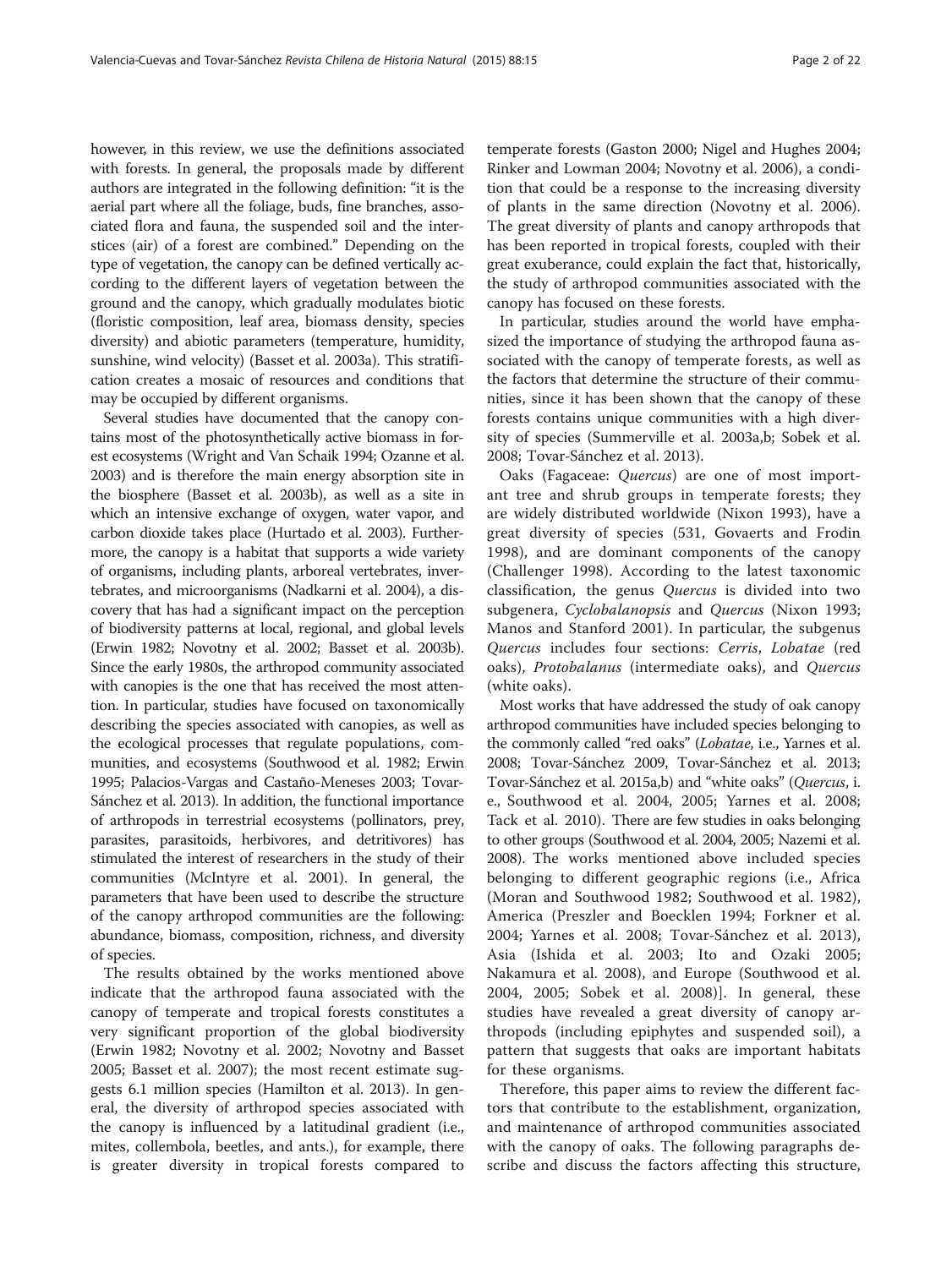the patterns found, and the implications on the diversity and conservation of oak forests. The depth with which each topic is covered depends on the number of publications that support it.

### Review

## Genetic diversity of the host plant

Genetic diversity can be defined as any measurement that quantifies the magnitude of genetic variability at the individual, population, or species level (Nason [2002](#page-19-0); Hughes et al. [2008](#page-17-0)). Genetic diversity has been considered the raw material for evolution by natural selection (Fisher [1930](#page-17-0)) and a fundamental source of biodiversity (Hughes et al. [2008\)](#page-17-0). In general, its ecological consequences at the population level have been well studied (i.e., greater fitness of the population and lower risk of extinction, Vellend and Geber [2005\)](#page-20-0). However, the role of genetic diversity in the organization and dynamics of communities is not yet clear (Johnson and Stinchcombe [2007;](#page-18-0) Hersch-Green et al. [2011](#page-17-0); Wymore et al. [2011](#page-21-0)). It has been proposed that for genetic diversity to have a significant impact on a community, the latter must be dominated by one or a few foundation species (Bangert and Whitham [2007](#page-16-0); Hughes et al. [2008](#page-17-0)). Foundation species are those that define and structure communities by creating locally stable conditions and providing resources for other species, besides participating in the modulation and stabilization of ecosystem processes (Ellison et al. [2005](#page-17-0); Whitham et al. [2006\)](#page-21-0). The trees of forest ecosystems are excellent candidates for foundation species because their architectural, functional, and physiological characteristics define the structure of the forests and can influence the microclimate, and their biomass and chemical constitution contribute significantly to ecosystem processes (Ellison et al. [2005](#page-17-0)). However, not only the trees of temperate zones have attributes of foundation species; tropical trees, seagrass, alpine herbs, coastal scrub, terrestrial grasses, and ferns have also been considered foundation species within their ecosystems (Whitham et al. [2012](#page-21-0)).

To date, most studies that have shown a genetic basis of variation in the phenotype of a community have been conducted in hybrid plants (i.e., *Eucalyptus*, Dungey et al. [2000;](#page-17-0) Salix, Hochwender and Fritz [2004](#page-17-0); Quercus, Tovar-Sánchez and Oyama [2006b\)](#page-20-0) and in specific genotypes within a species (i.e., *Oenothera*, Johnson and Agrawal [2005;](#page-18-0) Populus, Shuster et al. [2006](#page-20-0), Schweitzer et al. [2008](#page-19-0); Solidago, Crutsinger et al. [2008](#page-16-0)). In contrast, few studies have assessed a parameter of genetic diversity with respect to a parameter of community structure (i.e., Populus, Wimp et al. [2004](#page-21-0); Quercus, Tovar-Sánchez and Oyama [2006 b,](#page-20-0) Tovar-Sánchez et al. [2013](#page-20-0)). One of the groups of herbivorous insects most commonly used in these studies are endophagous insects, probably due to their high degree of specialization and their close relationship with the host plants (Tovar-Sánchez and Oyama [2006b](#page-20-0)). However, it is important to mention that communities of endophytic fungi, mycorrhizae, epiphytic and terrestrial plants, and soil microorganisms have also responded significantly to plant genetics (Whitham et al. [2012\)](#page-21-0).

In particular, the effect of the genetic diversity of host species on arthropod communities associated with the canopy has been analyzed in terms of composition (Dungey et al. [2000](#page-17-0); Bangert et al. [2005](#page-16-0); Wimp et al. [2005](#page-21-0); Bailey et al. [2006\)](#page-16-0), richness (Dungey et al. [2000](#page-17-0); Bangert et al. [2005](#page-16-0), [2006](#page-16-0), [2008](#page-16-0)), relative abundance (McIntyre and Whitham [2003](#page-18-0); Wimp et al. [2005\)](#page-21-0), and diversity of species (Wimp et al. [2004;](#page-21-0) Tovar-Sánchez and Oyama [2006b](#page-20-0); Tovar-Sánchez et al. [2013\)](#page-20-0). In general, the following patterns have been detected: (1) the diversity of arthropod communities is positively and significantly related to the genetic diversity of host species (Wimp et al. [2004](#page-21-0); Tovar-Sánchez and Oyama [2006a](#page-20-0); Tovar-Sánchez et al. [2013\)](#page-20-0); (2) genetically more similar hosts support more similar associated arthropod communities (Bangert et al. [2006](#page-16-0); Bangert and Whitham [2007](#page-16-0); Kiers et al. [2010](#page-18-0)). In the first case, it has been proposed that increasing the genetic diversity of the host plant can generate changes in its morphological (Lambert et al. [1995;](#page-18-0) González-Rodríguez et al. [2004;](#page-17-0) Tovar-Sánchez and Oyama [2004\)](#page-20-0), phenological (Hunter et al. [1997](#page-17-0)), architectural (Martinsen and Whitham [1994;](#page-18-0) Whitham et al. [1999;](#page-21-0) Bangert et al. [2005\)](#page-16-0), and chemical characteristics (Fritz [1999;](#page-17-0) Cheng et al. [2011](#page-16-0)). These changes can be translated into a broader mosaic of resources and conditions that can be used by canopy arthropods. In the second case, it has been suggested that more genetically similar populations have a greater similarity in their physical, chemical, and phenological characteristics, favoring more similar arthropod communities associated with the canopy (Bangert and Whitham [2007\)](#page-16-0).

Oaks are ideal species to study the effect of the genetic diversity of host plants on associated communities (Tovar-Sánchez et al. [2013](#page-20-0); Tovar-Sánchez et al. [2015 a](#page-20-0), [b](#page-20-0)). This is because many oak species can be considered foundation species due to their wide geographic distribution (Valencia [2004](#page-20-0)) and dominance in the canopy of forests (Tovar-Sánchez et al. [2013](#page-20-0)) and because they are habitat to different species. They also show a high frequency of natural hybridization (Curtu et al. [2007](#page-16-0); Peñaloza-Ramírez et al. [2010](#page-19-0); Valencia-Cuevas et al. [2015](#page-20-0)), a condition that can promote an increase in genetic diversity (Tovar-Sánchez et al. [2008;](#page-20-0) Valencia-Cuevas et al. [2014](#page-20-0)) and the appearance of new features in host plants (Tovar-Sánchez and Oyama [2004](#page-20-0)) which can be exploited by arthropod communities. However, to date, there are few studies that have evaluated the structure of arthropod communities associated with the canopy of oaks from a genetic perspective.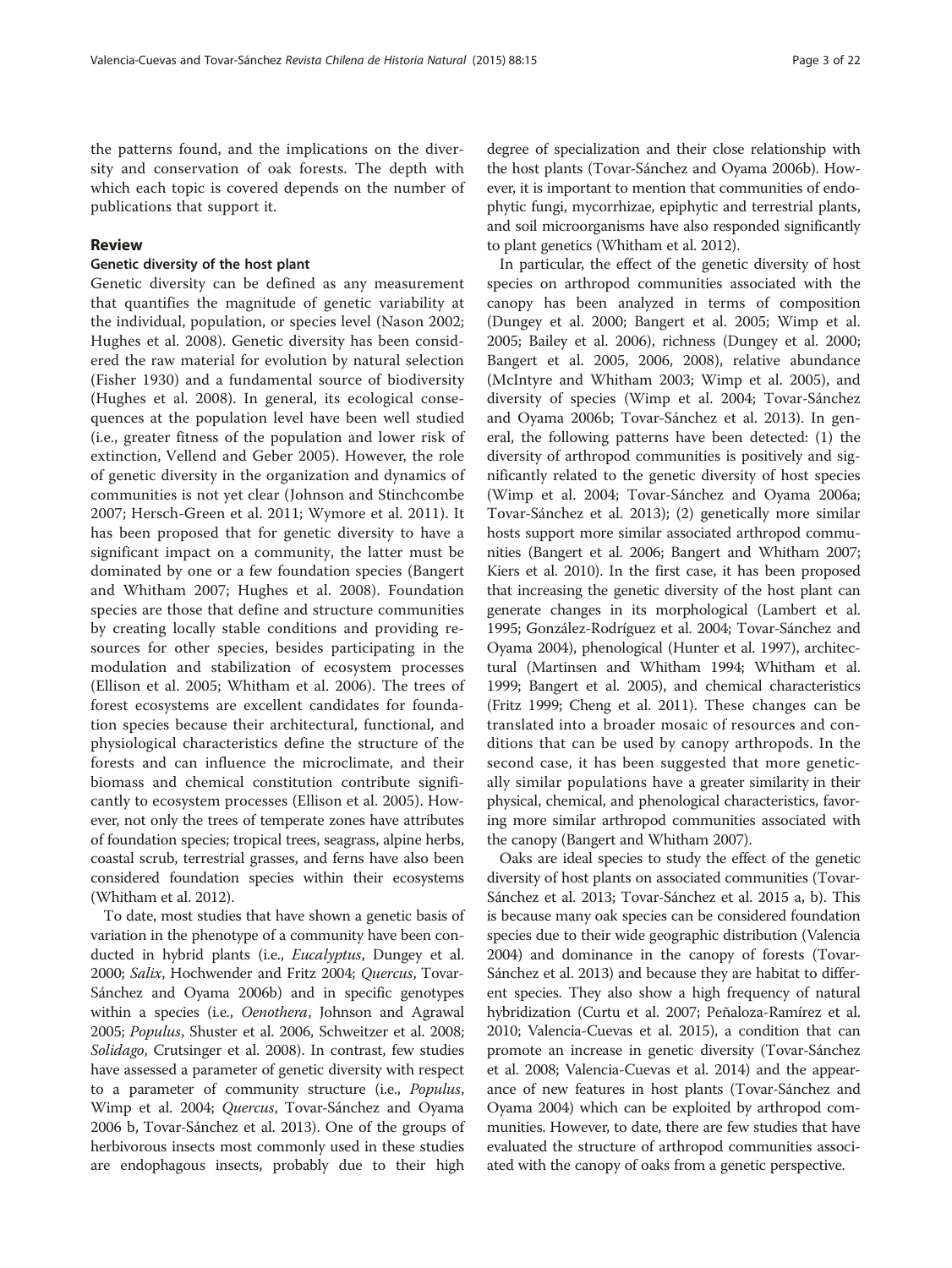Most studies that have evaluated the effect of the genetics of the host plant were conducted in hybrid systems (Preszler and Boecklen [1994;](#page-19-0) Yarnes et al. [2008\)](#page-21-0). These studies have emphasized the response of arthropods, particularly phytophagous, to the variation found in these zones due to the generation of unique combinations of genetically based features of host plants, which could be associated with the oviposition preferences of insects and with the resistance responses of the plants (Boecklen and Spellenberg [1990,](#page-16-0) Aguilar and Boecklen [1992](#page-16-0)). However, most of these studies do not include an analysis to quantify the genetic diversity of the host plant and are based only on theoretical predictions that assume that the presence of two species, rather than one, increases genetic diversity of the host and that genetic diversity increases in hybrid individuals, especially when they are fertile, due to the huge number of genetic combinations that may occur (Whitham et al. [1999](#page-21-0)).

In general, there are few studies that have assessed a parameter of genetic diversity with respect to a parameter of the oak canopy arthropod community structure. Furthermore, these studies have yielded conflicting results. On one hand, we can mention the case of the complex of Mexican oaks formed by Quercus crassipes and Q. crassifolia; it was found that the composition, abundance, and diversity of the community of endophagous insects (gall-forming wasps and leaf miner moths) were affected by the genetic status of the host tree. Moreover, a significant positive relationship was found between the diversity of gall-forming insects and the genetic diversity of the host plant at the population level (Tovar-Sánchez and Oyama [2006b\)](#page-20-0). Similarly, Tovar-Sánchez et al. ([2013](#page-20-0)) found that the diversity and density of canopy arthropods associated to Q. castanea and Q. crassipes responded positively and significantly to the genetic diversity of the host tree at the individual level in central Mexico.

In contrast, Tack et al. ([2010\)](#page-20-0) found that genetic diversity had little influence on the community structure of endophagous insects (gall-forming, leaf miner and leaf roller insects) associated with the canopy of Q. robur in Finland. Similar results were reported by Castagneyrol et al. [\(2012](#page-16-0)), who found that the genetic attributes of the host plant (genetic diversity, kinship, and genetic identity) had no significant effect on the community of phytophagous insects (endophagous and ectophagous) associated with the canopy of Q. robur in France. The absence of a response by the canopy communities associated with Q. robur in Europe is probably due to the lower levels of genetic diversity of European species (whose populations were affected by glaciations) compared to the diversity reported for Mexican oak species (i.e., Magri et al. [2007;](#page-18-0) Marsico et al. [2009](#page-18-0)). Vakkari et al. [\(2006\)](#page-20-0) reported very low levels of genetic diversity (He =  $0.162$ ) of *Q. robur* in Finland. The authors

suggest that these low values of genetic diversity may be explained by several factors: the high degree of fragmentation of the populations that this country represents the limits of the distribution of Q. robur and that Q. petraea, a species with which frequently exchange genetic material in central Europe, is not distributed in this country. Under this scenario, other factors may exert a greater influence on the structure of the associated communities. Bangert et al. ([2006, 2008](#page-16-0)) proposed that if genetic variability does not increase on par with environmental variability, the latter will start to become a more important factor for the organization of the communities.

Because there are few studies that have evaluated the ecological consequences of the genetic diversity of oaks on their canopy arthropod communities and also because the results have been contradictory, it is essential to conduct further research to determine whether the effect of the genetic diversity of the host oak is the rule or the exception. Undoubtedly, the study of the genetic diversity of oaks and of its effect on the arthropod fauna associated with the canopy is a line of research with potentially important implications for conservation; previous studies in different species of poplar, eucalyptus, and willows (with attributes of foundation species, like oaks) suggest not only that genetic diversity influences the fitness of unique species but also that its benefits can extend to the associated arthropod communities.

#### Host plant hybridization

Interspecific hybridization is a common phenomenon in plants (Whittemore and Schaal [1991](#page-21-0); Avise [1994](#page-16-0); Rieseberg [1995](#page-19-0); López-Caamal and Tovar-Sánchez [2014\)](#page-18-0), especially common among species of the genus Quercus (Curtu et al. [2007;](#page-16-0) Peñaloza-Ramírez et al. [2010;](#page-19-0) Valencia-Cuevas et al. [2015](#page-20-0)). Particularly, for 20 years, the hybrid zones have been attractive as unique scenarios to study the effects of natural hybridization on plant-insect interactions (Fritz et al. [1994, 1998;](#page-17-0) Whitham et al. [1999;](#page-21-0) Wimp et al. [2004](#page-21-0); Yarnes et al. [2008\)](#page-21-0). Different studies have documented that the interspecific hybridization of plants can influence the distribution of herbivores between hybrids and putative parentals in the process of evolution of herbivores and in the coevolution process of insects and plants (Fritz et al. [1994;](#page-17-0) Fritz [1999;](#page-17-0) Dungey et al. [2000](#page-17-0); Hochwender and Fritz [2004;](#page-17-0) Bangert et al. [2005](#page-16-0)). Community-level studies have found that arthropods show five patterns of response to the hybridization of their host plants: (1) Susceptibility: more species of insects in hybrid hosts than in parental species (Fritz et al. [1994](#page-17-0); Whitham et al. [1994;](#page-21-0) Fritz [1999](#page-17-0)), (2) Dominance: hybrids support as many species of herbivores as one of the parental species (Fritz et al. [1994, 1996](#page-17-0); Fritz [1999](#page-17-0)), (3) Resistance: hybrids support less herbivores than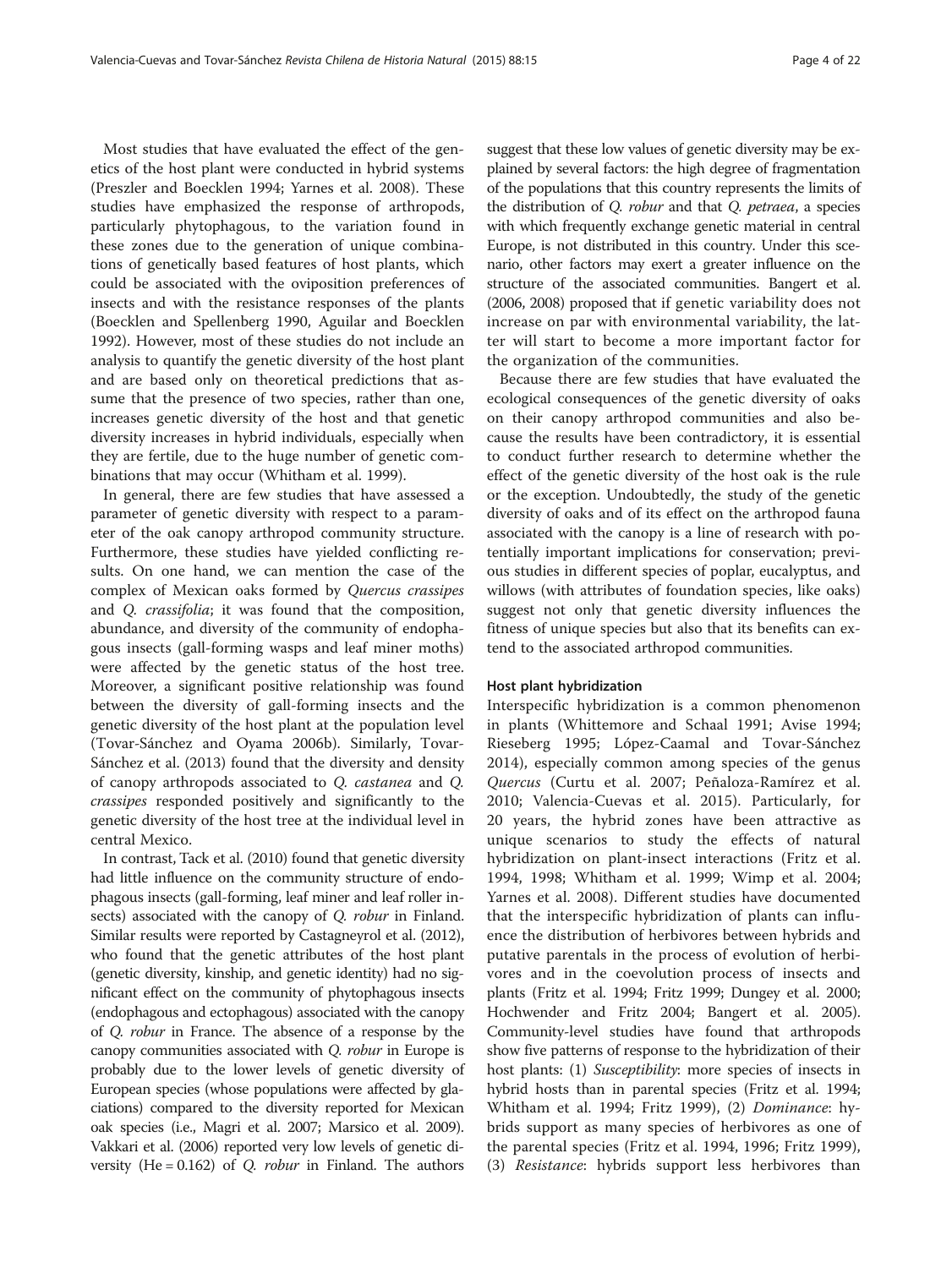both parental species (Boecklen and Spellenberg [1990](#page-16-0); Fritz et al. [1994](#page-17-0), [1996;](#page-17-0) Fritz [1999](#page-17-0)), (4) Additivity: hybrids support an intermediate number of insects compared to the parental species (Boecklen and Spellenberg [1990;](#page-16-0) Fritz et al. [1994](#page-17-0), [1996](#page-17-0); Fritz [1999](#page-17-0)) and, finally, (5) No differences: hybrids have an equal number of herbivorous insects than both parental species (Fritz [1999](#page-17-0)). The existence of these different patterns of response of arthropods in hybrid zones has been attributed to the age and extent of the geographical distribution of the hybrid zone, to environmental gradients, to the genetic status of hybrids, to the backcross direction, to the morphological and chemical similarity of the parental species, and to the genetic mechanisms that determine the inheritance of resistance mechanisms in hybrids (Boecklen and Spellenberg [1990;](#page-16-0) Fritz et al. [1994](#page-17-0); Strauss [1994](#page-20-0)).

In the particular case of oak canopy arthropods, the previously described responses to the hybridization of the host plants have all been recorded. For example, the hypothesis of susceptibility has been reported in the case of the hybrids of the Q. crassipes  $\times$  Q. crassifolia complex in Mexico, which supported the greatest richness and the highest number of rare species of ectophagous insects compared to parental individuals (Tovar-Sánchez and Oyama [2006a\)](#page-20-0). Also, there are studies that have supported the hypothesis of dominance. For example, the Q.  $dumosa \times Q$ . engelmannii complex in which hybrids showed a similar density of Nepticula spp., Tischeria spp., and *Coptodisca* spp. compared to pure individuals of Q. gambelli (Yarnes et al. [2008](#page-21-0)). Other studies have supported the hypothesis of resistance reporting a lower density and diversity of leaf mining insects (Lepidoptera: Nepticulidae and Gracillariidae) and gall-forming wasps (Hymenoptera: Cynipidae) in hybrid plants of the Quercus depressipes  $\times Q$ . rugosa and Q. emoryi  $\times Q$ . coccolobifolia complexes in northern Mexico (Boecklen and Spellenberg [1990](#page-16-0)), and a lower density of leaf miner moths (*Phyllonorycter*) in hybrid plants of the *Q. grisea*  $\times$ Q. gambelii complex in New Mexico (Preszler and Boecklen [1994\)](#page-19-0). The additive hypothesis has been supported by Aguilar and Boecklen [\(1992\)](#page-16-0), who analyzed the density patterns of herbivores (leaf miner moths: Lepidoptera: Nepticulidae and Gracillariidae; gall-forming wasps: Hymenoptera: Cynipidae) in the Q. grisea  $\times$  Q. gambelii complex in New Mexico and found that the hybrid hosts maintained intermediate densities compared to the parental hosts. Similar responses have been reported by Ishida et al. ([2003\)](#page-18-0), Tovar-Sánchez and Oyama ([2006a](#page-20-0), [b\)](#page-20-0) and Yarnes et al. ([2008\)](#page-21-0) in the Q. crispula  $\times$ Q. dentata complex in Japan, Q. crassipes  $\times$  Q. cassifolia in Mexico and Q. griseae  $\times$  Q. gambelii in New Mexico, respectively. Finally, the hypothesis of no differences was demonstrated by the abundance of phytophagous insects in the hybrids of the Q. crispula  $\times$  Q. dentata complex in Japan (Ishida et al. [2003\)](#page-18-0).

It has also been detected that the response of arthropods can be different in the same system. In the Q. *crispula*  $\times$  *Q. dentata* complex in Japan, it was found that the abundance of phytophagous insects (leaf miner and leaf-chewing insects) responded differently to the hybridization of the host plant; the hybrids showed intermediate abundance (additivity), similar to one of the parental species (dominance) or similar to both parental species (no differences) (Ishida et al. [2003\)](#page-18-0). The authors suggest that this differential response of herbivores resulted from differences in the expression of foliar chemistry in different genotypes of the host plant (F1, backcrosses) generated as a result of different patterns of introgression (unidirectional or bidirectional) in this system.

#### Hybrid bridges and change of host species

The mechanisms by which arthropod species can switch to a new host plant species are crucial to understanding the coevolution of plant-insect interactions (Floate and Whitham [1993\)](#page-17-0). Currently, the change of host plant species has been explained by the hypothesis of the preadaptation or mutation required by arthropod species to "jump" and switch from one host to another (Floate and Whitham [1993\)](#page-17-0). The pre-adaptation hypothesis suggests that herbivores are pre-adapted to switch to a new host species, but they do not do it because the new host is not present (Thomas et al. [1987](#page-20-0)). In contrast, when herbivores are not pre-adapted to the host, one or more key mutations must occur for the herbivore to be able to recognize a new and better host (Jermy [1984](#page-18-0)). Floate and Whitham ([1993](#page-17-0)) proposed the hybrid bridge hypothesis, which predicts that hybrid plants facilitate the change of arthropods from one host species to another. For example, Keim et al. [\(1989](#page-18-0)) found that when a plant species presents allopatric distribution (with respect to a second potential host), this scenario acts as a barrier to the switching of hosts by the herbivore. The preadaptation hypothesis suggests that arthropods will not switch host species unless the hosts have a sympatric distribution (Thomas et al. [1987\)](#page-20-0). But if two species hybridize so that the space between their distributions constitute "space bridges" formed by hybrid intermediaries, arthropods may switch to the new host species through the hybrids even though the parental plant species maintain an allopatric distribution.

This change of host can be affected by the hybridization patterns of plants, which determine the hybrid genotype that opens the genetic space between the parental species. Floate and Whitham [\(1993\)](#page-17-0) proposed four hypothetical scenarios: *first*, no hybridization between the parental species; second, if parental species hybridize and produce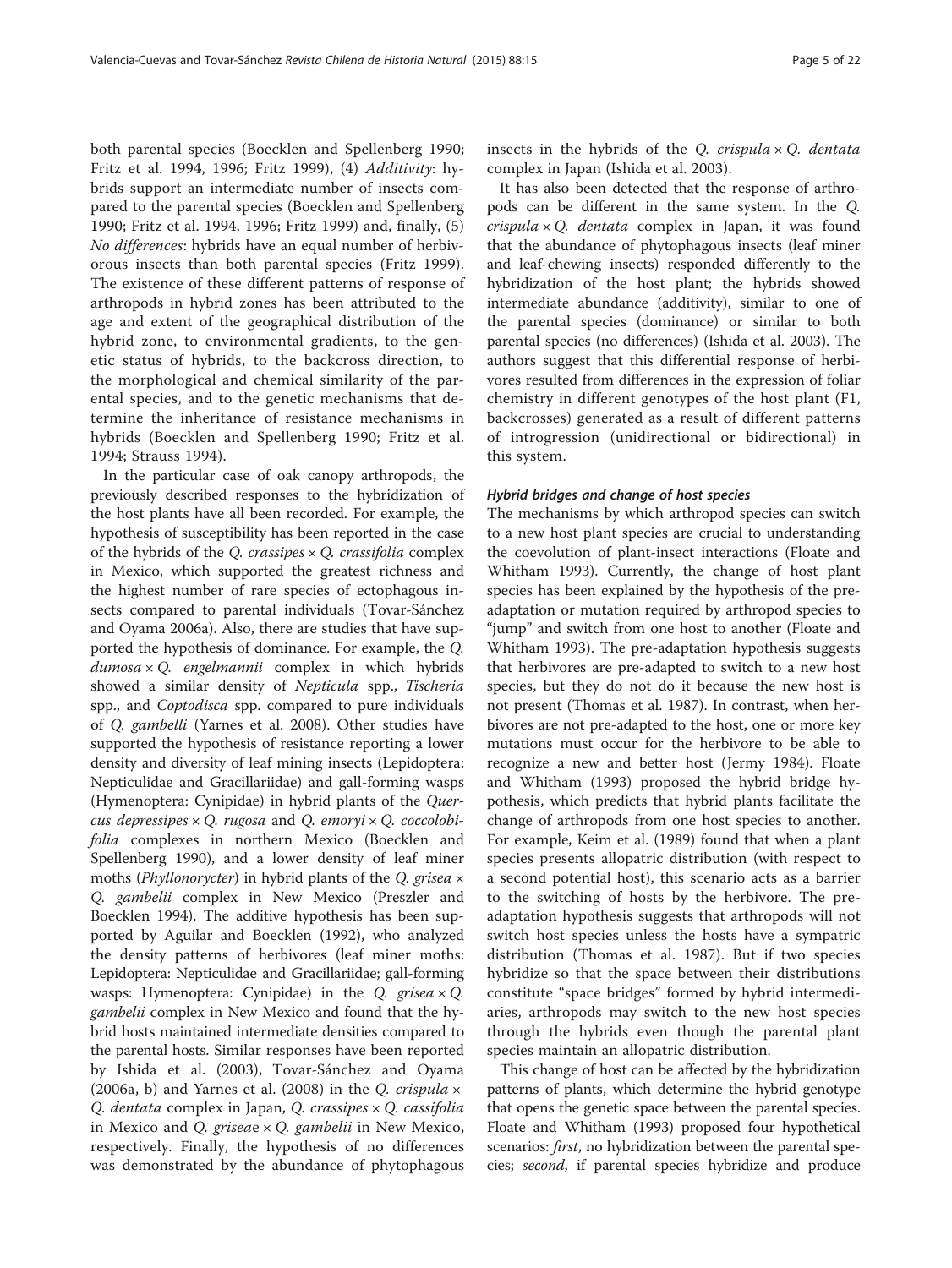sterile F1 offspring, all hybrid individuals will have 50 % of the genome of each parental species; third, if the parental species show hybridization and produce sterile F1 offspring, the hybrids will show unidirectional introgression, i.e., the hybrids will cross with only one of the parental species to produce a genotype continuum of hybrids towards that parent. Under this scenario, the change of one host species for another is facilitated, but the space that remains still represents a barrier to the gradual change of host. The fourth scenario proposes that hybridization between parental species will produce fertile F1 hybrid individuals, which will backcross with the two parental species, generating a pattern of bidirectional introgression that will result in a genetic continuum between the hybrid individuals and the parental species, facilitating the change of host (Floate and Whitham [1993](#page-17-0)).

Considering the high frequency of hybridization between species of oaks (Spellenberg [1995](#page-20-0); Howard et al. [1997;](#page-17-0) Tovar-Sánchez and Oyama [2004;](#page-20-0) Curtu et al. [2007;](#page-16-0) Peñaloza-Ramírez et al. [2010;](#page-19-0) Valencia-Cuevas et al. [2015\)](#page-20-0) and that hybrid host plants facilitate the establishment of herbivore species (Whitham [1989](#page-21-0); Boecklen and Spellenberg [1990;](#page-16-0) Floate and Whitham [1993;](#page-17-0) Tovar-Sánchez and Oyama [2006a](#page-20-0)), one would expect that the change of host by herbivores between species of the genus Quercus would be well documented. However, actually, this subject has been little studied. In a recent study, Tovar-Sánchez and Oyama ([2006b\)](#page-20-0) found that Q.  $\times$  dysophylla (hybrid resulting from a cross between Q. crassipes and Q. crassifolia) has 25.7 % ( $n = 9$ ) of the insects that are specific to the two parental species supporting the hypothesis of the hybrid bridge. A proposal associated with this hypothesis is that the hybridization patterns of plants (described above) can influence the structure of their communities. For example, it has been reported that species richness can be higher in hybrid zones with bidirectional introgression, where a genetic continuum can facilitate the accumulation in hybrids of herbivores of the two parental species (Whitham et al. [1999](#page-21-0)); intermediate species richness has been found in hybrid zones formed by unidirectional introgression where hybrids can accumulate herbivore species associated with only one of the parental species; the lowest species richness was found in hybrid zones formed by sterile F1 hybrids due to the lack of backcrossing with the parental species, which prevented the formation of a continuum of hybrid genotypes that could act as bridges for host switching (Whitham et al. [1999\)](#page-21-0). In this regard, the study by Tovar-Sánchez and Oyama ([2006b\)](#page-20-0) in seven hybrid zones of the *Q. crassipes*  $\times$  *Q. crassifolia* complex in Mexico showed that in the hybrid zone where bidirectional introgression was detected, the hybrids supported the highest richness of insects compared to hybrids in the other six hybrid zones where there was unidirectional introgression (asymmetric).

Considering the high frequency of hybridization between species of the genus Quercus, the studies that have evaluated the effect of hybridization suggest that hybrid zones are centers of biodiversity of endophagous and ectophagous insects (Tovar-Sánchez and Oyama [2006a](#page-20-0), [b\)](#page-20-0) and areas of great potential for exploring ecological and evolutionary processes at multiple levels (Strauss [1994\)](#page-20-0). Therefore, the conservation of these zones may be crucial for the maintenance of arthropod communities associated with the canopy of the oak species involved in hybridization events.

#### Origin of the species (native or introduced)

The geographical distribution of plants can vary naturally due to geological or climatic changes or to anthropogenic causes (Strong et al. [1984](#page-20-0)), a situation that has allowed to compare the structure of arthropod communities in native and exotic habitats. For example, community-level studies have revealed that introduced plants support a lower total diversity of phytophagous arthropods and a change of herbivores from specialists to generalists compared to native plants (Colautti et al. [2004;](#page-16-0) Cripps et al. [2006](#page-16-0); Hill and Kotanen [2010\)](#page-17-0). This has been explained on the assumption that native herbivores do not find introduced plants to be suitable hosts because they prefer to feed on plants with which they share a common evolutionary history (Bernays and Graham [1988](#page-16-0)). Furthermore, the differences in the structure of guilds (generalists vs. specialists) between native and introduced plants are explained because specialists are more closely linked to the host plant; thus, they are expected to need more adaptations in order to be able to use a new host species (Gaston et al. [1992](#page-17-0)). Alternatively, other studies have shown that the abundance, richness, and foliar damage caused by arthropods is not different between native and introduced plants (Agrawal and Kotanen [2003](#page-16-0); Frenzel and Brandl [2003;](#page-17-0) Agrawal et al. [2005](#page-16-0)), suggesting that some specialist herbivorous insects and native generalists can use the resources provided by introduced plants (Keane and Crawley [2002](#page-18-0); Parker et al. [2006](#page-19-0)), especially when exotic plants coexist with closely related native plants, with whom they share similar mechanisms of defense (Tallamy [2004](#page-20-0)). In this case, natural enemies may not be associated in this new relationship, which may facilitate their establishment and an increase in herbivory levels. It has even been found that the abundance of herbivores may be greater in introduced plants than in native plants (Cripps et al. [2006\)](#page-16-0), suggesting that native plants may be better adapted to the local herbivore fauna (Shea and Chesson [2002\)](#page-20-0) or that introduced plants represent predator-free spaces, facilitating the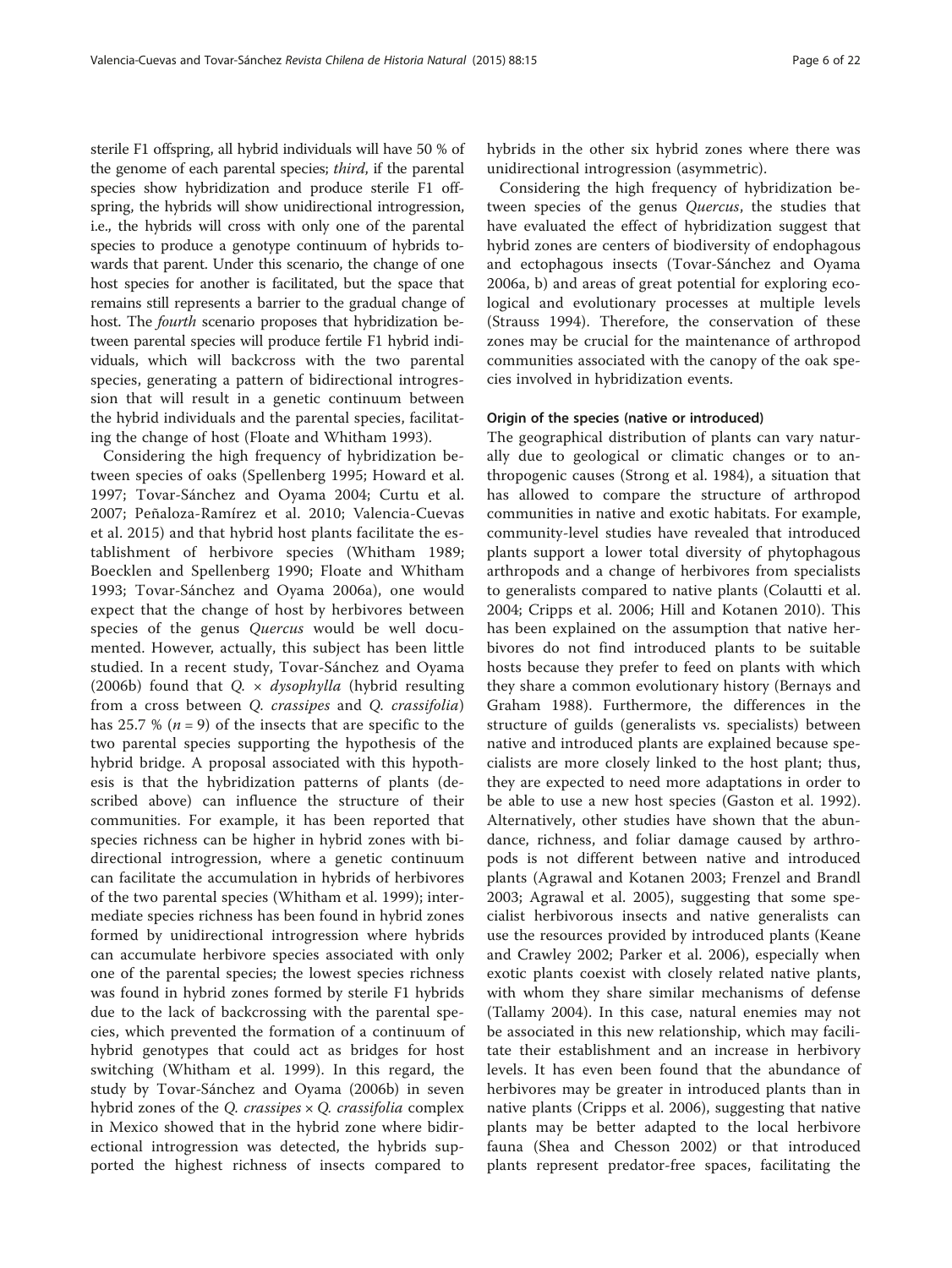switch to a new host species (Keane and Crawley [2002](#page-18-0); Murphy [2004\)](#page-19-0).

There are few studies on the arthropod fauna associated with the canopy of oaks. However, the studies found reported a decrease in the abundance of arthropods in introduced host plants. For example, Southwood et al. ([1982\)](#page-20-0) found that the richness, diversity, and abundance of phytophagous insects associated with the canopy of Q. robur was lower in South Africa, where it is an introduced species, compared to Britain, where it is a native species. Similarly, Auerbach and Simberloff ([1988\)](#page-16-0) found a lower density of leaf miner specialists in Q. acutissima in Florida, where this species is an introduced one. More recently, Southwood et al. [\(2004](#page-20-0)) studied the fauna of phytophagous insects of two species of native oaks (Q. robur and Q. petraea) and two species introduced to Britain (Q. cerris and Q. ilex); they found that the two introduced species supported a lower density and richness of gall-forming insects and leaf miners compared to native species. With this same system, Southwood et al. [\(2005](#page-20-0)) found that, as in the case of the guild of herbivores, there was lower species richness and abundance of predators and parasitoids in introduced host species compared to native ones.

In general, there are very few studies that have evaluated the effect of the origin of the host oak species on the arthropod fauna associated with the canopy. However, assessing the evolution process of organisms that lack a history of coexistence or the response to the origin of the host species among arthropod specialists and generalists can provide very important information in terms of the conservation of native diversity and for designing management strategies for biological control.

#### Chemistry of the host plant

The chemical compounds of plants that can influence arthropod communities can be grouped into two categories: food and defense (Strong et al. [1984\)](#page-20-0). In the first case, leaf nitrogen is a critical component for phytophagous insects (Strong et al. [1984\)](#page-20-0), as there are records of a positive relationship between leaf nitrogen concentration and the rate of growth, reproduction, and survival of herbivorous insects (Mattson Jr. [1980](#page-18-0)). In addition, leaf nitrogen content can vary between species of plants and through foliar ontogeny (Jeffries et al. [2006;](#page-18-0) Ricklefs [2008\)](#page-19-0), influencing the selection of the host plant by herbivores (Coley and Barone [1996](#page-16-0)). For example, a low nitrogen content has been associated with a reduced preference and performance of insects, as the palatability of the plant for herbivores depends on the ratio of carbon/nitrogen in the leaves (Schädler et al. [2003\)](#page-19-0).

In the case of arthropod associated to oak species, several studies have supported the hypothesis proposed by Mattson Jr. ([1980](#page-18-0)); these studies found a positive relationship between leaf nitrogen concentration in Q. alba (Wold and Marquis [1997](#page-21-0)), Q. prinus, Q. rubra (Forkner and Hunter [2000\)](#page-17-0), Q. dentata (Nakamura et al. [2008\)](#page-19-0), Q. geminata, Q. laevis (Cornelissen and Stiling [2006](#page-16-0), [2008](#page-16-0)), Q. alba, Q. coccinea, and Q. velutina (Marquis and Lill [2010](#page-18-0)) and the density of herbivorous insects (i.e., leaf miners, leaf-chewing, gall-forming, and leaf rollers). Similarly, it has been reported that higher leaf nitrogen content in Q. crispula favors greater species richness of leaf-chewing insects (Lepidoptera) (Murakami et al. [2005, 2007](#page-19-0), [2008\)](#page-19-0).

In general, there are records of a significant effect of the individual plant species on the concentration of nitrogen and secondary metabolites (Laitinen et al. [2000](#page-18-0); Osier et al. [2000;](#page-19-0) Cornelissen and Stiling [2008](#page-16-0); Marquis and Lill [2010\)](#page-18-0), suggesting that such variability affects the foraging activity and spatial distribution of arthropods. It has been suggested that the variation in the concentration of nitrogen and secondary metabolites depends on the following: (1) the genotype of the host plant (Glynn et al. [2004\)](#page-17-0), (2) environmental conditions (Larsson et al. [1986;](#page-18-0) Henriksson et al. [2003](#page-17-0); Niinemets and Kull [2003](#page-19-0)), and (3) the resources of the host plant (Ricklefs [2008\)](#page-19-0). In addition, the chemical composition of the leaves of host plants may change as a result of damage by herbivores (plant's induced response), which has an effect on subsequent attacks (Karban and Myers [1989\)](#page-18-0). This induced response has also been documented in oaks. For example, Wold and Marquis ([1997\)](#page-21-0) found a decreased nitrogen content in seedlings of Q. alba that had previously been subjected to herbivory in an experimental field in Missouri. This change in foliar chemical composition favored a reduction in the subsequent damage caused by herbivore insect compared to the seedlings that had initially shown lower herbivory.

Furthermore, tannins have been the most studied chemical components of oaks regarding their effect on the structure of arthropod communities (Feeny [1970](#page-17-0); Abrahamson et al. [2003;](#page-16-0) Forkner et al. [2004;](#page-17-0) Murakami et al. [2005, 2007](#page-19-0), [2008;](#page-19-0) Yarnes et al. [2008\)](#page-21-0). In a pioneering work, Feeny ([1970\)](#page-17-0) documented a significant and negative relationship between the concentration of leaf tannins in Q. robur and the abundance of phytophagous insects (Operophtera bru*mata*), suggesting a defensive role for these compounds. Specifically, tannins have been reported to reduce the growth and survival of phytophagous insects (Kause et al. [1999;](#page-18-0) Kopper et al. [2002](#page-18-0)), to produce lethal deformities (Barbenhenn and Martin [1994\)](#page-16-0) and to increase rates of parasitism (Faeth and Bultman [1986](#page-17-0)). It has also been documented that there is a negative relationship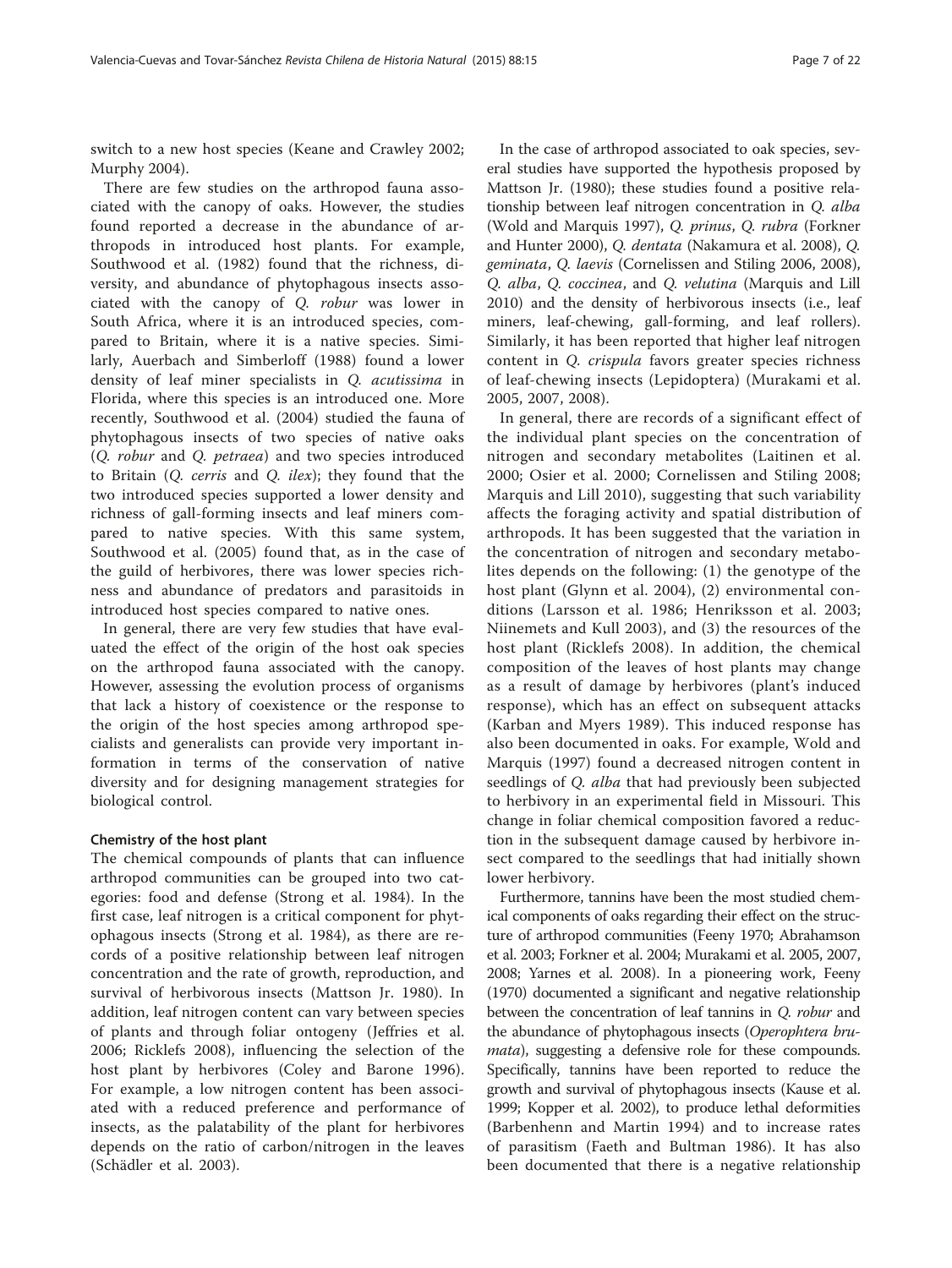between the concentration of tannins and the biomass of Lepidoptera in the pupal stage (Lill and Marquis [2001\)](#page-18-0).

Other studies in oaks found the same results as Feeny ([1970\)](#page-17-0); they reported a negative relationship between the concentration of tannins in the plant and the abundance and richness of herbivores (leaf-chewing insects, leaf miners, and gall-forming) that inhabit the canopy of Q. alba, Q. velutina (Le Corff and Marquis [1999](#page-18-0); Forkner et al. [2004](#page-17-0)), Q. crispula (Murakami et al. [2005, 2007, 2008](#page-19-0)), Q. geminata, Q. laevis (Cornelissen and Stiling [2006, 2008](#page-16-0)), and Q. gambelii  $\times$  Q. grisea (Yarnes et al. [2008](#page-21-0)).

It has also been well documented that plants produce other chemical substances (i.e., oxalic acid, alkaloids, phenolic content, toxic lipids, flavonoids, and lignins) that act as defenses or insect attractants (Becerra et al. [2001;](#page-16-0) Salminen et al. [2004\)](#page-19-0). In response to these signals or chemical defenses, arthropod communities can have different structures (Inoue [2003\)](#page-18-0). In particular, it has been documented that gall-forming insects (Cynipidae) are a group that responds sensitively to differences in foliar chemistry between oak host species. For example, Abrahamson et al. ([1998,](#page-15-0) [2003](#page-16-0)) found that the community composition of gall-forming wasps in six species of oak (Q. laevis, Q. myrtifolia, Q. inopina, Q. chapmanii, Q. geminata, and Q. minima) in the east of the USA was different and unique for each species. Similar results were reported for the Q. crassipes  $\times$  Q. crassifolia complex in Mexico (Tovar-Sánchez and Oyama [2006b](#page-20-0)), for Q. infectoria and Q. brantii (Nazemi et al. [2008\)](#page-19-0) in Iran and for Q. castanea and Q. crassipes (Tovar-Sánchez et al. [2013](#page-20-0)) in Mexico. The authors suggest that this close relationship is a result of the high degree of specialization of insects to host plant chemicals.

Moreover, oaks have been found to show seasonal variations in foliar chemistry. Some examples have been documented in Q. robur (Feeny [1970](#page-17-0); Salminen et al. [2004\)](#page-19-0), Q. alba, Q. velutina (Le Corff and Marquis [1999\)](#page-18-0), Q. alba (Lill and Marquis [2001](#page-18-0)), Q. crispula (Murakami et al. [2005](#page-19-0), [2007, 2008](#page-19-0)), Q. geminata, and Q. laevis (Cornelissen and Stiling [2006](#page-16-0), [2008](#page-16-0)). These studies found a temporal variation in the nutritional quality of the leaves, as the ontogenetic development of leaves progressed, the content of tannins and lignins increased and the content of water and nitrogen decreased (Feeny [1970](#page-17-0); Lill and Marquis [2001;](#page-18-0) Forkner et al. [2004](#page-17-0), Murakami et al. [2005](#page-19-0)). Several studies have shown that this seasonal variation in foliar chemistry is reflected in the structure of the arthropod community associated with the canopy of oaks in terms of composition, species richness, diversity, biomass, and abundance (Southwood et al. [2004, 2005;](#page-20-0) Murakami et al. [2005, 2007;](#page-19-0) Tovar-Sánchez [2009;](#page-20-0) Tovar-Sánchez et al. [2013\)](#page-20-0). In general, the pattern that has been observed is that the richness, diversity,

abundance, and biomass of canopy arthropods decrease as the season progresses, while the composition varies in response to changes in the chemistry of the host plant.

Considering the great diversity of oak species worldwide, and the great diversity of canopy arthropods, the study of the chemistry of the host and of its influence on plant-insect interactions provides an ideal scenario to study the oviposition preferences, food, ontogenetic performance, host switching, and community structure of arthropods in response to variations in the chemical defenses of the host plant.

#### Spatial variation

One of the most important patterns of the communities of plants and animals is that organisms are not spread evenly in nature (Agrawal et al. [2006\)](#page-16-0). A consequence of this phenomenon is that the identity and intensity of the interactions between plant and insect species shows a high spatial variability (Agrawal et al. [2006\)](#page-16-0). For example, if the composition and diversity of plant communities vary predictably across habitats and biogeographical zones (Gurevitch et al. [2002\)](#page-17-0), it is reasonable to assume that the strength of plant-herbivore interactions can also vary. For example, a latitudinal gradient in the intensity of herbivory is predicted at the global scale, which has led to a greater diversity of unpalatable plants in the tropics compared to temperate regions (Pennings and Silliman [2005\)](#page-19-0). In addition, plant communities show large spatial differences in richness, genetic diversity, abundance, and total biomass, helping create heterogeneous habitats that promote differences in arthropod communities. In forests, horizontal (between localities, Gering and Crist [2000;](#page-17-0) Summerville et al. [2003a](#page-20-0), [b](#page-20-0)) and vertical spatial variation (between layers) can have an influence on canopy insect communities (Le Corff and Marquis [1999](#page-18-0); Simmon and Linsenmair [2001](#page-20-0); Forkner et al. [2004](#page-17-0); Barber and Marquis [2009](#page-16-0)). The horizontal differences can be generated by changes in biotic (i.e., dominant canopy species, composition, abundance, and diversity of host species, forest age) and abiotic factors (i.e., geological age, topography, soil type, altitude) between localities (Gering et al. [2003](#page-17-0); Price et al. [2004](#page-19-0)). On the other hand, vertical variation results from the presence of different layers of vegetation in the forest, which gradually modulates biotic (i.e., floristic composition, leaf area, biomass density, species diversity) and abiotic parameters (i.e., temperature, wind velocity, sunshine, humidity) along a vertical gradient running from the forest floor to the canopy (Basset et al. [2003a\)](#page-16-0). This stratification of vegetation results in a great diversity of microhabitats, which can support different communities of arthropods (Parker [1995](#page-19-0); Forkner et al. [2004](#page-17-0); Barber and Marquis [2009](#page-16-0)). However, there has been no consensus among researchers to define the canopy vertically in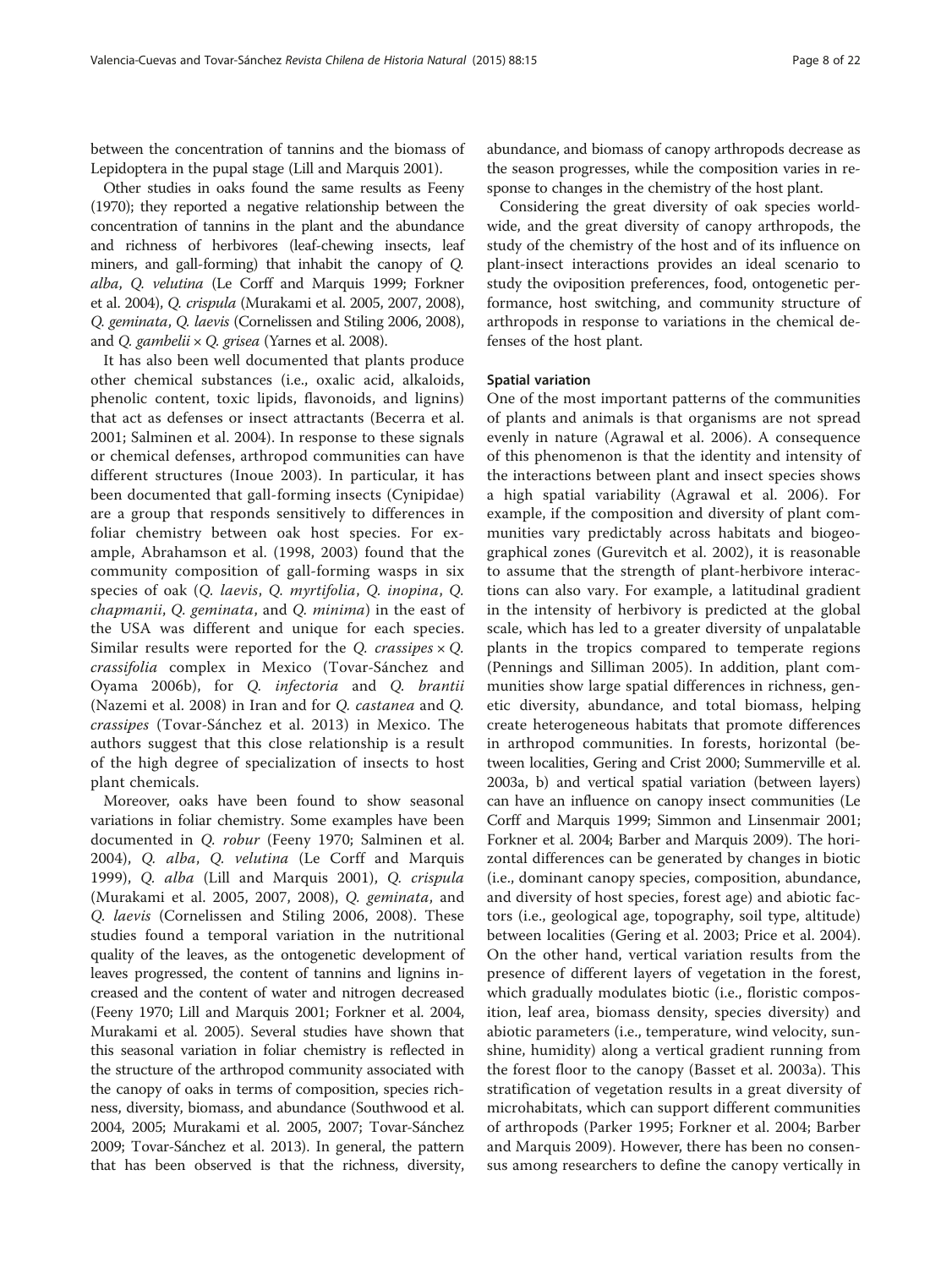temperate forests, as there are some who recognize two layers, overstory (canopy and aerial part), and understory (shrubs and herbaceous plants, Le Corff and Marquis [1999](#page-18-0); Lewinsohn et al. [2005;](#page-18-0) Murakami et al. [2005\)](#page-19-0) and some who divide the canopy into an upper and a lower layer (Wagner et al. [1995](#page-21-0); Simmon and Linsenmair [2001\)](#page-20-0). In general, the spatial variation of resources and conditions between locations and layers generates changes in the composition, richness, abundance, and diversity of arthropod communities associated with canopies (Strong et al. [1984](#page-20-0); Gering et al. [2003\)](#page-17-0). On the other hand, the studies that have been conducted on the vertical structure of arthropod communities have not found consistent patterns of stratification. In some cases, species are more abundant in the lower canopy (Basset [1991\)](#page-16-0); in other cases, they are more abundant in the upper canopy (Meagher and Hull [1987](#page-19-0)), while in other cases, the species are evenly distributed (Brown et al. [1997](#page-16-0)).

In the particular case of the arthropod fauna associated with the canopy of oaks, it has been found that parameters such as composition, richness, and diversity respond to the spatial variation between localities and layers. In the first case, Gering et al. ([2003](#page-17-0)) found that the communities of coleoptera associated with the canopy of Q. alba and Q. rubra were different in terms of composition, richness, and diversity between sites and ecoregions, which they attributed to the heterogeneity of resources and conditions in the different scales studied. Similarly, Tovar-Sánchez et al. ([2003](#page-20-0)) found that the composition, richness, and diversity of the arthropod community associated with the canopy of Q. castanea, Q. crassipes, Q. crassifolia, Q. greggii, Q. laeta, and Q. rugosa in three locations in central Mexico showed significant differences in response to different degrees of disturbance and fragmentation between locations. Similarly, Price et al. ([2004](#page-19-0)) and Barber and Marquis ([2009](#page-16-0)) reported differences between locations in the species richness of gall-forming insects (Cynipidae) associated with the canopy of Q. *myrtifolia* and in the abundance of herbivorous and predatory canopy arthropods associated to Q. alba.

In particular, the spatial variation in the physical and chemical characteristics of the leaves within the canopy of oaks was documented (Roslin et al. [2006](#page-19-0)), and its effect on the arthropod communities associated was evaluated. However, the studies that have examined the stratification of arthropod communities in the canopy of oaks have shown contrasting results. On one hand, some studies have reported that the upper canopy supports the highest density and abundance of arthropods; such is the case of the study by Simmon and Linsenmair ([2001](#page-20-0)), who found that the density of herbivorous insects associated with the canopy of Q. subsericea in a rainforest in

Borneo, Malaysia, was greater in the upper canopy compared to the lower canopy, suggesting that in these microenvironments, differences in temperature or in foliar chemistry, and palatability of leaves between layers could be responsible for differences in the density and abundance of the associated arthropod species. In addition, this study found differences in the composition and abundance of the arthropod community between layers; in the lower layer, homoptera and ants were the dominant groups, while at in the upper layer, the dominant groups were diptera and hymenoptera (except ants). On the other hand, there are studies that have found that the richness and abundance of oak canopy arthropods are lower in the canopy than in the understory. For example, Le Corff and Marquis [\(1999](#page-18-0)) found that the richness of herbivorous insect species (larvae of Lepidoptera) in Q. alba and Q. velutina was higher in the understory than in the canopy, suggesting that environmental factors such as the amount of light can be important in explaining the results. In addition, Nakamura et al. ([2008](#page-19-0)) found that Q. crispula showed a greater abundance of herbivorous leaf miners in the canopy compared to the understory, suggesting that the results were determined by the higher leaf nutritional quality in the understory compared to the canopy.

A higher species richness was also been found in the inside of the canopy of oaks. For example, Sobek et al. ([2008\)](#page-20-0) found that the species richness of mites (Acari: Oribatida) associated with the canopy of Q. robur was higher in the inside of the canopy, suggesting that mites are able to live in the thick branches near the trunk, while they become rare in the outer branches, which are constantly exposed to rain, wind, and solar radiation, making these sites unfavorable habitats for many arthropods.

In addition, there are studies that have found that vertical stratification in arthropod communities associated with the canopy of oaks changes seasonally in response to changes in the nutritional quality of the leaves between layers. Examples of this are the patterns of vertical stratification in the community of leaf-chewing insects associated with the canopy and understory of Q. alba and Q. velutina (Forkner et al. [2004](#page-17-0)) and in the community of lepidopteran larvae in the canopy and understory of Q. crispula (Murakami et al. [2005](#page-19-0)).

The influence of the spatial variation of the host plant on the arthropod fauna associated with oak species is probably due to the lack of consensus about the vertical structure of the canopy in temperate forests, which leads to comparing arthropod groups with different habitat preferences belonging to different guilds and in unequal stages of development. A control of the above variables could identify clear response patterns of canopy arthropods to the vertical spatial variation in oak forests.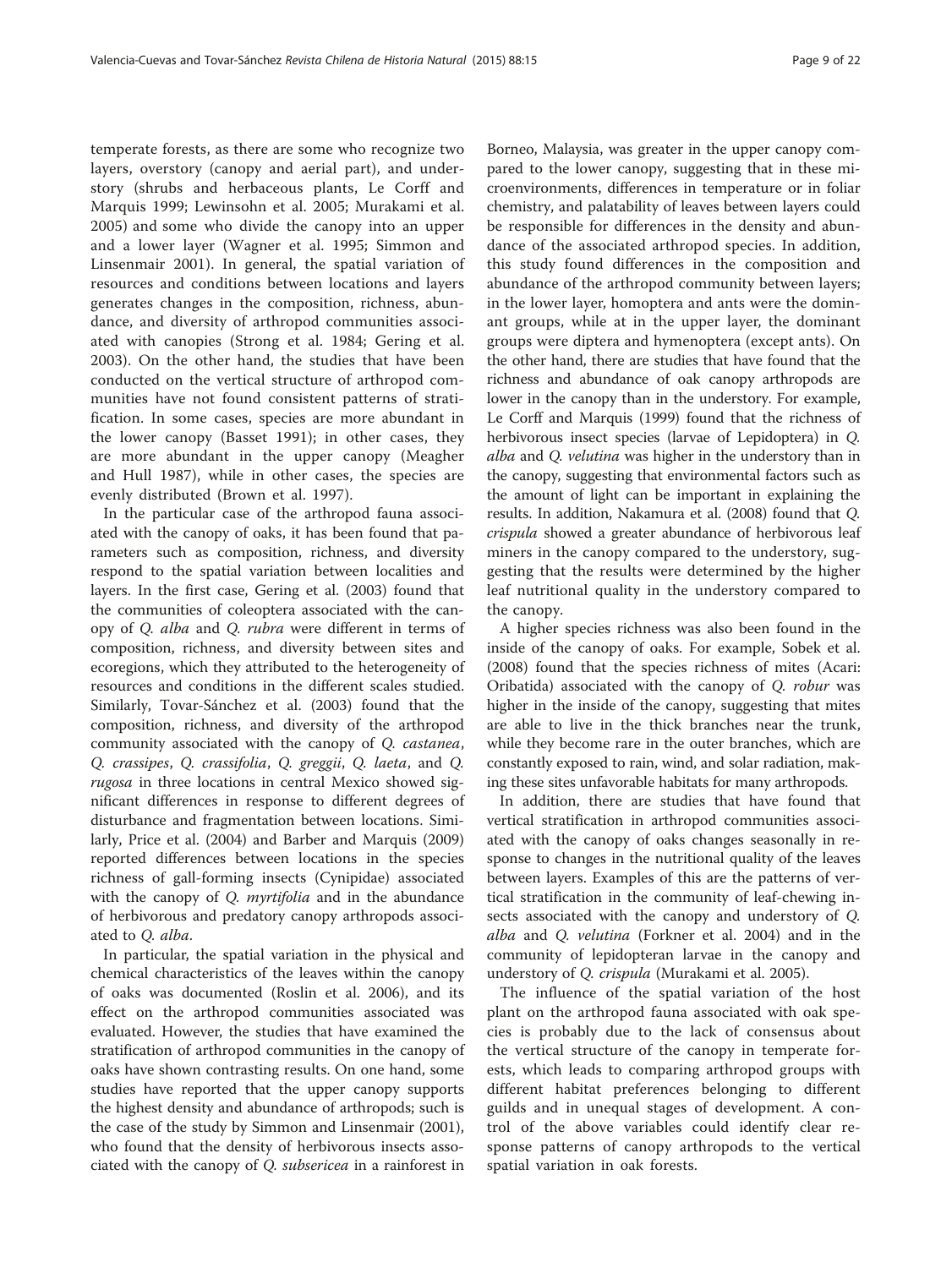#### Seasonal variation

Temperate deciduous forests show predictable changes in highly synchronized phenological events, as most species of trees show sprouts of leaves in spring, followed by senescence and eventual leaf fall in autumn (Strong et al. [1984;](#page-20-0) Murakami et al. [2007\)](#page-19-0). Consequently, these seasonal cyclical changes change the structure of the arthropod community associated with the canopy. The change in the composition, as well as the decrease in relative abundance and richness of canopy arthropod species in temperate forests as seasonality advances is well documented (Gering et al. [2003](#page-17-0); Southwood et al. [2004](#page-20-0), [2005;](#page-20-0) Murakami et al. [2005](#page-19-0), [2007\)](#page-19-0). In this regard, it has been suggested that in temperate forests, the nutritional quality of the leaves decreases as the season progresses (Feeny [1970\)](#page-17-0); the leaves become harder, its water and nitrogen content decreases, and the content of tannins and fibers increases (Feeny [1970](#page-17-0) Le Corff and Marquis [1999;](#page-18-0) Lill and Marquis [2001;](#page-18-0) Salminen et al. [2004](#page-19-0); Cornelissen and Stiling [2008](#page-16-0); Murakami et al. [2007, 2008\)](#page-19-0). These foliar changes have also been used to explain the differences in the composition of arthropod communities; as the season progresses, species with different feeding preferences appear (i.e., leaf-chewing insects at the start of the season and sap-sucking insects at the end, Strong et al. [1984;](#page-20-0) Southwood et al. [2004](#page-20-0); Stork and Hammond [2013\)](#page-20-0).

In addition, temperate forests exhibit a seasonal rainfall pattern in which the rains are distributed throughout a season that lasts 6–7 months and is interrupted by a dry season that can last from 5–6 months (Rzedowski [1978](#page-19-0)). This seasonal variation has several effects on the phenology of the plants and on their associated arthropod communities; in the rainy season, there is an increase in the formation of branches, leaves and fruits, as well as in the development of epiphytic plants, and this favors the production of a range of resources and conditions that can be used by canopy arthropods. This can promote changes on a microclimate level (Basset and Novotny [1999;](#page-16-0) Peeters et al. [2001](#page-19-0)), as well as an increase in environmental heterogeneity, which can be used by arthropods (Yarnes and Boecklen [2005](#page-21-0)). In addition, during the rainy season, the young leaves are the most abundant and nutritious, they are less hard and have less chemical defenses (Kursar and Coley [2003;](#page-18-0) Boege [2004](#page-16-0); Coley et al. [2006](#page-16-0)). Finally, the increase of vegetation in the forests (i.e., annual vegetation) during the rainy season can serve as a bridge so that new species of arthropods have a greater chance of colonizing new trees (Basset et al. [1992;](#page-16-0) Campos et al. [2006](#page-16-0)).

Studies in oaks have documented the effect of host plant phenology and seasonality on the canopy arthropod fauna. In the first case, a decrease in the density,

richness, diversity, and biomass of insects associated with the canopy of oaks has been detected as the season progresses. Examples include the community of leafchewing insects associated with the canopy of Q. alba and Q. velutina in Missouri (Forkner et al. [2004\)](#page-17-0), the community of phytophagous insects associated with the canopy of Q. cerris, Q. ilex, Q, petraea, and Q. robur in a forest in France (Southwood et al. [2004](#page-20-0), [2005\)](#page-20-0), and the community of beetles associated with the canopy of Quercus spp. in two forests in Turkey (Şen and Gök [2009\)](#page-20-0).

Furthermore, it has been found that during the rainy season the canopy of oaks supports greater species diversity, richness, density, and biomass compared to the dry season. Examples of this have been reported in the community of collembola inhabiting Tillandsia spp., an epiphytic plant of the canopy of Quercus spp. in a temperate forest in central Mexico and in the community of ectophagous insects associated with the canopy of Q. laurina and Q. rugosa (Tovar-Sánchez [2009\)](#page-20-0) and of Q. castanea and Q. crassipes (Tovar-Sánchez et al. [2013](#page-20-0)) in a temperate forest in Central Mexico.

The high sensitivity of arthropod species to changing environmental parameters can be a tool to predict the effect of climate change on biodiversity in oak forests, using canopy arthropods as bioindicators.

#### Habitat heterogeneity

The hypothesis of habitat heterogeneity is one of the cornerstones of ecological studies; it predicts that structurally more complex habitats provide a wider range of resources and conditions, which favors the establishment of a greater diversity of species (Halaj et al. [2000,](#page-17-0) Tews et al. [2004;](#page-20-0) Affeld [2008\)](#page-16-0). Because plant communities determine the physical structure of the environment, they have great influence on the structure of animal communities (Strong et al. [1984\)](#page-20-0). For example, Martinsen and Whitham [\(1994\)](#page-18-0) found that the hybrid plants of the Populus angustifolia  $\times$  P. fremontii complex had a more complex architecture compared to the putative parental species. This favored the presence of a greater number of bird nests in hybrid plants and, therefore, an increase in the richness of associated bird species.

In the case of arthropods inhabiting the canopy of trees, the structure and complexity of their habitat is determined by the abundance and architecture of the plants (i.e., shape and size of leaves, buds, twigs, and epiphytes as well as the bark texture, Halaj et al. [2000](#page-17-0); Affeld [2008](#page-16-0); Ulyshen and Hanula [2009](#page-20-0)).

In addition, important resources for herbivores such as food, shelter, foraging sites, oviposition, and sexual deployment are directly related to habitat heterogeneity (Halaj et al. [2000\)](#page-17-0). For example, it has been documented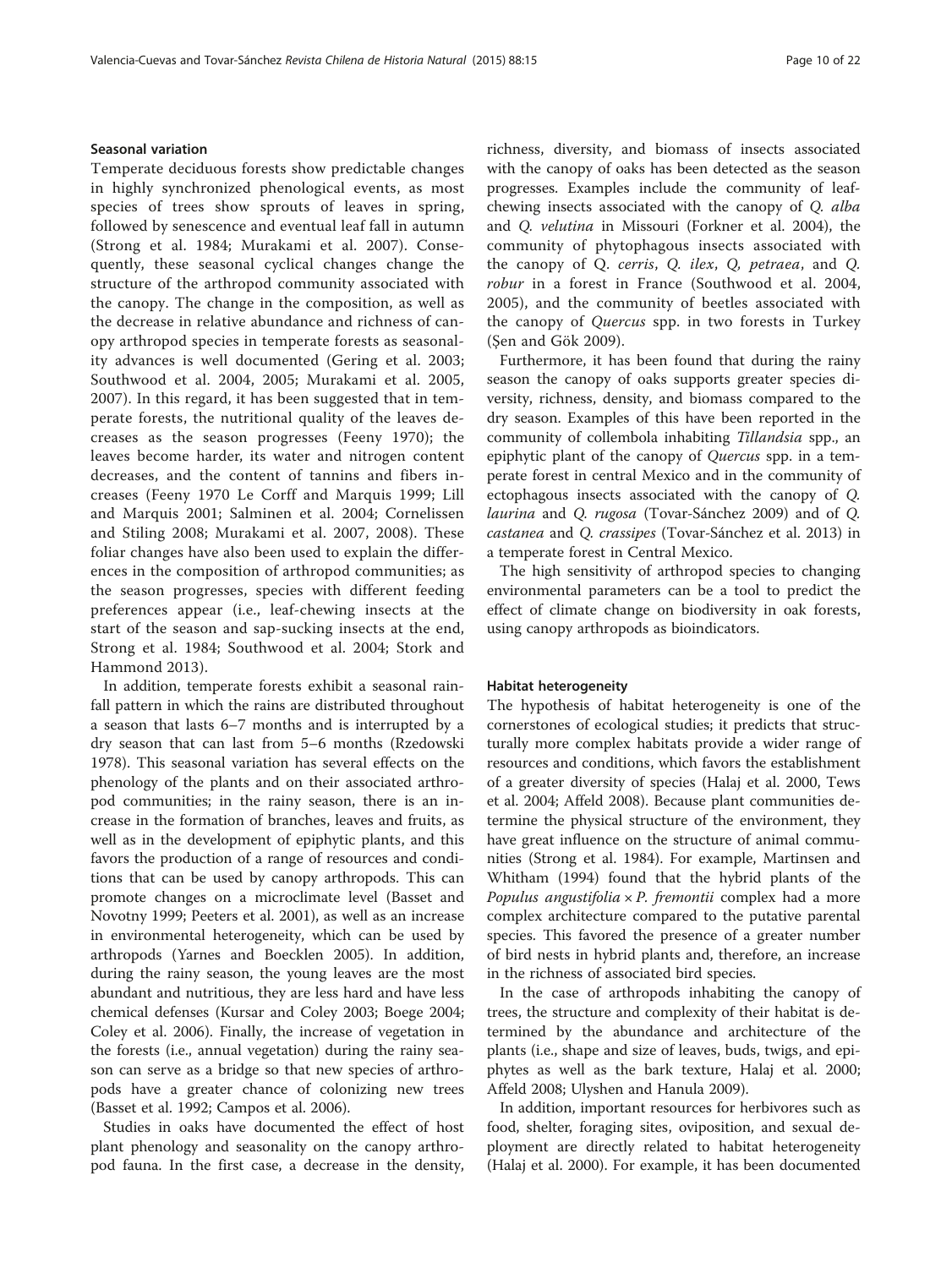that the structural complexity of the canopy is increased by the presence of epiphytic plants (i.e., orchids, bromeliads, ferns, mosses, and lichens), since they differ significantly in structure, growth habit, and function, providing a great diversity of microhabitats and resources (Ishii et al. [2004;](#page-18-0) Affeld [2008](#page-16-0)) that can be used by arthropods.

Moreover, the forest canopy can be structurally more complex when it is formed by more than one species (Ishii et al. [2004](#page-18-0); Novotny et al. [2006;](#page-19-0) Sobek et al. [2009](#page-20-0)), resulting in a more complex environment due to the differences in plant architecture and the increased availability of resources and conditions (Novotny et al. [2006](#page-19-0)). This hypothesis is supported by studies that have shown that some groups of birds (Martinsen and Whitham [1994](#page-18-0); Poulsen [2002\)](#page-19-0), mammals (Southwell et al. [1999](#page-20-0); Williams et al. [2002](#page-21-0)), and amphibians (Atauri and Lucio [2001](#page-16-0)) respond positively to the physiognomic complexity of host plants and, furthermore, by studies that have shown a positive effect of taxonomic diversity of host plant species on the associated communities (Siemann et al. [1998](#page-20-0); Beals [2006\)](#page-16-0).

In the case of arthropods, it has also been reported that more complex habitats offer a wider range of niches that can support a larger number of species (Humphrey et al. [1999;](#page-17-0) Hansen [2000](#page-17-0); Hamer et al. [2003](#page-17-0), Lassau and Hochuli [2005](#page-18-0)). Specifically, a positive relationship between species richness of arthropods and plant diversity has been reported (Gaston [1991;](#page-17-0) Siemann et al. [1998](#page-20-0); Novotny et al. [2006;](#page-19-0) Sobek et al. [2009\)](#page-20-0).

In addition, several authors have suggested that the structural complexity of the forest increases with age, i. e., mature forests are structurally more complex compared to young forests or plantations (Schowalter [1995](#page-19-0); Evans and Jukes [2000](#page-17-0); Jeffries et al. [2006\)](#page-18-0), as the former have larger trees in terms of height and biomass. Moreover, mature forests contain trees of different ages, which favor greater structural complexity (Ishii et al. [2004\)](#page-18-0).

Several studies in oaks have documented that structurally more complex habitats offer more resources and conditions to canopy arthropods, which has a positive effect on the richness, diversity, and abundance of their communities. For example, Marquis et al. ([2002\)](#page-18-0) demonstrated the effect of the architecture of Q. alba on the abundance of shelter-building caterpillars. Their results showed a positive relationship between the structural complexity of the canopy of the mentioned species (percentage of overlapping leaves) and abundance of caterpillars (Lepidoptera), suggesting the importance of plant architecture for these herbivores. Subsequently, Lill and Marquis ([2003](#page-18-0)) found, in the same system, that the building of shelters by these caterpillars favors a greater structural complexity in Q. alba, resulting in

an increase in the species richness of leaf-chewing insects.

Other studies have shown the positive effect of structural habitat complexity related to forest age on the richness of the arthropod fauna associated with the canopy. An example of this is the community of leaf-chewing insects associated with the canopy of Q. alba and Q. velutina (Marquis and Le Corff [1997;](#page-18-0) Marquis et al. [2000](#page-18-0)) and the lepidopteran community associated with the canopy of Quercus spp. (Summerville and Crist [2002, 2003](#page-20-0)).

Recognizing the positive effect of habitat heterogeneity on the arthropod communities associated with the canopy could be useful to propose management strategies that promote the structural complexity of the canopy of oak forests and thereby benefit the associated arthropod communities.

#### Biotic interactions

A community is a group of species that share the same habitat, in which, at least some of the component species populations will interact with each other. These interactions and the resulting population dynamics underlie broad patterns in the structure of ecological communities (Strong et al. [1984\)](#page-20-0). For example, in arthropod communities the interactions can broadly affect the local abundance and distribution of specialist and generalist predators and parasitoids, as well as herbivores in several feeding guilds (Styrsky and Eubanks [2007;](#page-20-0) Tack et al. [2012](#page-20-0)). In general, the interactions between different species inside the communities can be established "horizontally," when the species are potential or actual competitors or "vertically," when the interactions involving natural enemies (Morin [1999](#page-19-0)).

In particular, interspecific competition is any mutually negative interaction between two or more species within the same guild or trophic level (Polis and Holt [1992](#page-19-0)). Competitive interactions manifest themselves as reduced abundance, decreased fitness, or a decrease in some fitness component, such as body size, growth rate, fecundity, or survivorship (Begon et al. [2005\)](#page-16-0). The assumption is that decreases in fitness components would eventually cause the reduction in the abundance of species involved, a condition that could change the community structure (Hooper et al. [2000\)](#page-17-0). Competition between species for limited resources has been regarded as a process that structure ecological communities, because it limits the number of coexisting species, molding and constraining what those species do, where and how they feed, their body sizes, seasonal distribution, etc. (Strong et al. [1984;](#page-20-0) Begon et al. [2005](#page-16-0)).

For insects, the role of intra- and interspecific competition in ecological theory has changed throughout the years from the notion that competition was weak and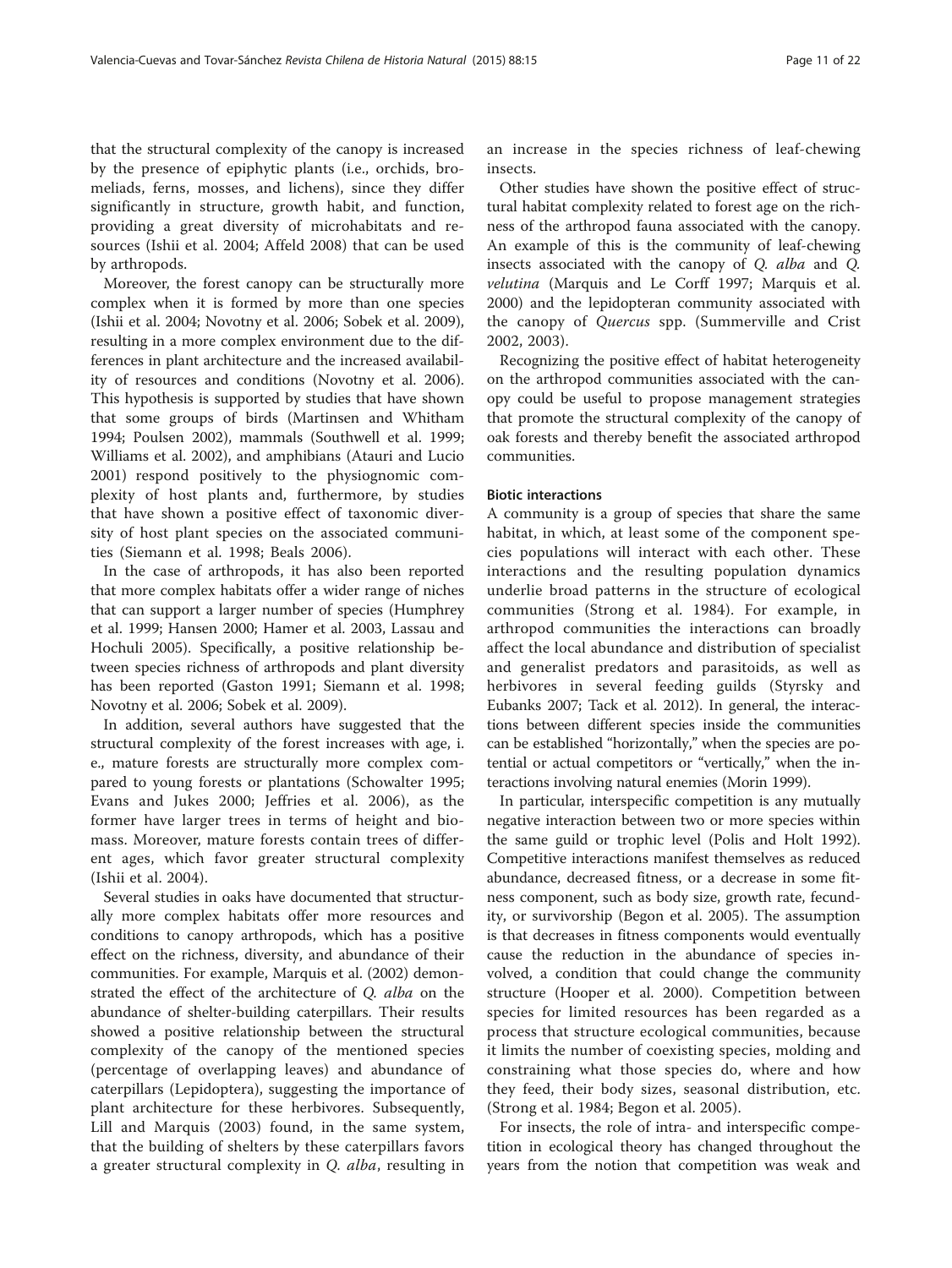infrequent on phytophagous insect communities in the early 1980s (Lawton [1982](#page-18-0); Strong et al. [1984\)](#page-20-0), to the resurrection of the importance of competition among phytophagous insects in the 1990s (Denno et al. [1995](#page-16-0); Reitz and Trumble [2002](#page-19-0)). Most notably, Kaplan and Denno [\(2007\)](#page-18-0) reviewed the evidence for competition in phytophagous insects from 145 published studies and found signal for interspecific competition in 73 % of the individual cases compared, although the magnitude of effects varied among the variables analyzed.

On the other hand, the ecology theory considers that phytophagous insects are kept rare, relative to the availability of potentially limiting resources, by the impact of natural enemies as insect parasitoids, insect predators, birds, pathogens, etc. (Strong et al. [1984\)](#page-20-0). Hence, it has been suggested that the major processes acting in many phytophagous insect communities work vertically through the food chain, not horizontally with others species in the same trophic level (Morin [1999](#page-19-0)).

Predation is defined as the interaction between an individual predator and a prey, where the predator benefits from the interaction, while the consumed prey does not (Rosenheim et al. [1993\)](#page-19-0). Predator-prey interactions involve species that reside on many different trophic levels, including the impacts of herbivores on plants, carnivores on herbivores, carnivores on other carnivores, and parasites and parasitoids on hosts. Predators affect community composition in diverse ways. Some predators feed selectively on competitively superior species that would otherwise exclude weaker competitors. This fact enhances the number of prey species that are able to coexist, since predators reduce the interspecific competition among surviving prey species (Murakami and Nakano [2000](#page-19-0)). For the above mentioned, several studies have proposed predation as a potent agent of natural selection, population regulation, and community structure (Marquis and Whelan [1994;](#page-18-0) Murakami and Nakano [2000\)](#page-19-0), being considered as one of the most important balancer mechanism of the natural ecosystems.

In contrast, minor importance has been given to positive interactions among species (Morin [1999](#page-19-0)). The tendency to overlook a positive effect of one species on another neglects the potential importance of some of the more fascinating interspecific interactions that can occur in communities (Morin [1999](#page-19-0)). This oversight is unfortunate given that mutualisms, while often inconspicuous, are common and potentially important forces that influence the structure and function of communities (Bronstein [1994](#page-16-0); Connor [1995;](#page-16-0) Kiers et al. [2010](#page-18-0)). Mutualism, defined as a reciprocally beneficial interaction between individuals of two species, is increasingly recognized as a common and important ecological interaction (Bronstein [1994;](#page-16-0) Stachowicz [2001\)](#page-20-0). Janzen ([1985\)](#page-18-0) identified four key types of mutualisms: dispersal,

pollination, nutritional, and protective. For example, community-level effects of nutritional mutualisms, such as mycorrhizal association formed between fungi and the roots of many higher plants can influence seedling establishment and the outcome of competition. Likewise, many higher plants are involved in a facultative mutualism with arthropods and vertebrates that pollinate their flowers and disperse their seeds (Bertness and Callaway [1994\)](#page-16-0). While these positive interactions are often emphasized by ecologists who study various forms of plant—animal interactions, their impact on community organization remains little explored (Bertness and Callaway [1994](#page-16-0); Morin [1999](#page-19-0); Styrsky and Eubanks [2007](#page-20-0)).

Another example of positive interactions among species is the existence of ecosystem engineers. Despite controversies about the appropriate use of the term "ecosystem engineering" (Jones and Gutiérrez [2007](#page-18-0)), it is currently a well-recognized type of positive ecological interaction (Hastings et al. [2007;](#page-17-0) Burchsted et al. [2010](#page-16-0)). Ecosystem engineers are organisms that directly or indirectly control the availability of resources for other organisms by causing physical state changes in biotic or abiotic materials (Jones et al. [1997\)](#page-18-0) influencing local patterns of biological diversity. In this sense, Romero et al. ([2014\)](#page-19-0) conducted a meta-analysis of 122 studies which explored effects of animal ecosystem engineers on species richness of other organisms in the community. The analysis revealed that the overall effect of ecosystem engineers on diversity is positive and corresponds to a 25 % increase in species richness, indicating that ecosystem engineering is a facilitative process globally.

Specifically, this review revealed that the interaction among species is a factor that has impact on the abundance, distribution, and diversity of arthropods associated to oak canopies. In particular, we found that parameters such as composition, abundance, and species richness respond to the interactions between species as depredation, competition, and mutualism. For example, it has been reported that arthropod communities associated to oak canopies respond to predation by natural enemies as birds (Gunnarsson and Hake [1999](#page-17-0); Murakami and Nakano [2000;](#page-19-0) Barber and Marquis [2009](#page-16-0); Böhm et al. [2011;](#page-16-0) Schönrogge et al. [2013](#page-19-0); Ceia and Ramos [2014](#page-16-0)), bats (Böhm et al. [2011\)](#page-16-0), parasites, and parasitoids (Sanchez et al. [2013](#page-19-0)), in terms of abundance. However, most the studies have evaluated the influence of birds as regulators of species populations that integrate the arthropod communities. In this context, the study of Murakami and Nakano ([2000\)](#page-19-0) found that predation by two bird species (Parus major and Sitta europaea) reduced the population sizes of herbivorous insects associated to Q. crispula in Japan. These results highlight the function of birds as abundance regulators of the herbivores insects in canopy forest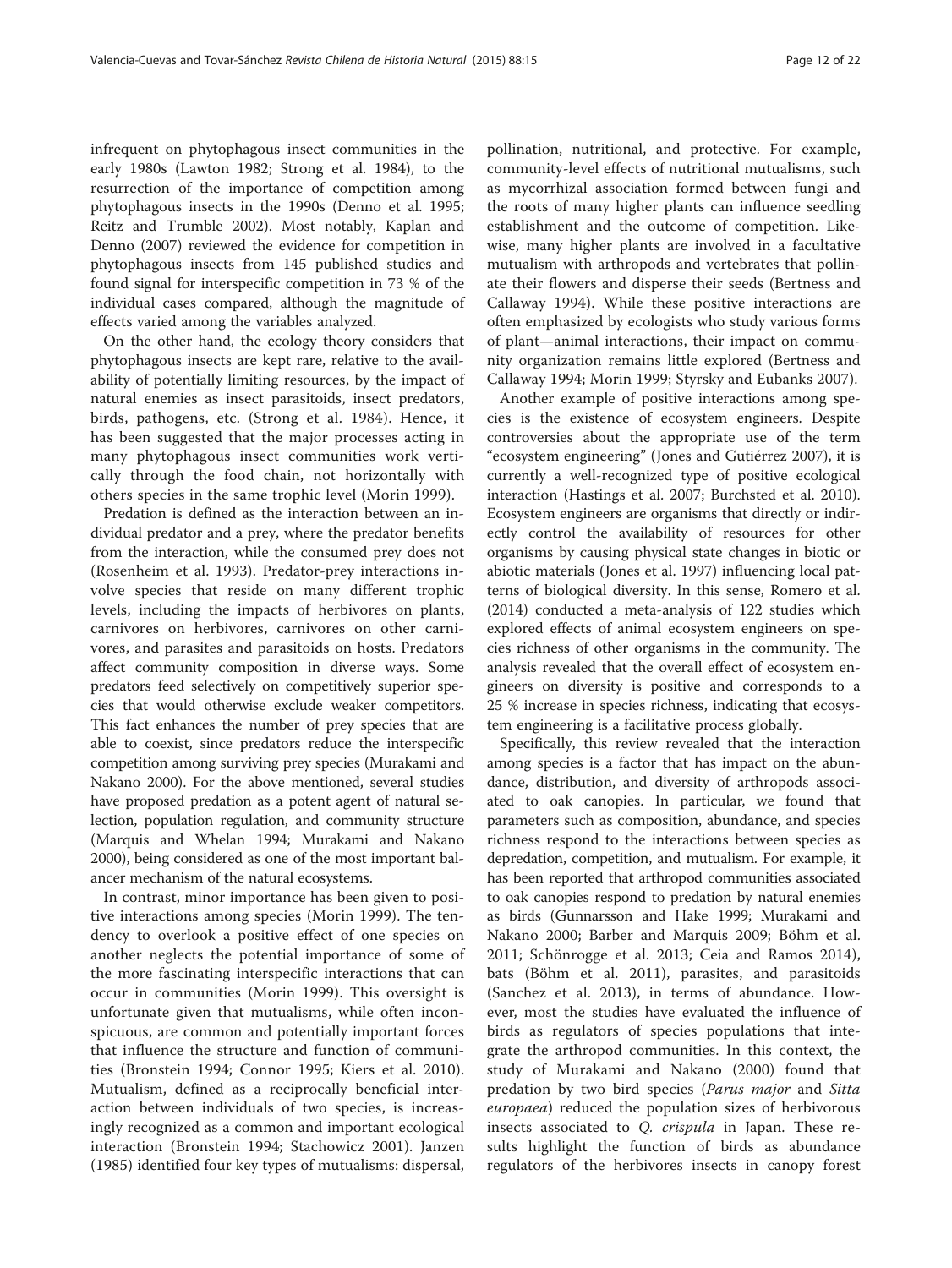communities and its role in the community structure. Similarly, Ceia and Ramos [\(2014](#page-16-0)) revealed the importance of several bird species as potential regulators of the abundance and distribution of defoliator insects associated to Q. robur and Q. rotundifolia canopy in the Mediterranean. In contrast, Lichtenberg and Lichtenberg ([2002](#page-18-0)) studying the interactions among insectivorous birds, arthropods, and white oak saplings (Quercus alba) in a temperate deciduous forest did not find a detectable influence of birds on leaf-chewer densities in either year.

On the other hand, Nakamura et al. [\(2008\)](#page-19-0) analyzed the population dynamics of several leaf miners on a deciduous oak Q. dentata for 9 years in northern Japan. The authors found that density-dependent effects were not explicit in the population dynamics of the species studied. The authors suggested that interspecific competition is not a factor that modeled the community structure in this system, because leaf miners species are often associated with diverse parasitoid species and they are sometimes subjected to the top-down population regulation by these enemies. In order to understand whether parasitoids mediate interactions of the two host leaf miner species (Phyllonorycter permilis and P. leucocorona), Nakamura and Kimura [\(2009](#page-19-0)) studied the parasitism rate in this system. The authors reported a high parasitism rate (24.1–92.6 % in P. persimilis and 58.9– 81.7 % in P. leucocorona) suggesting that parasitism was a major mortality factor in these Phyllonorycter species and a promotor of both species coexistence. Though the parasitoid composition was different between the two hosts species, most parasitoids were able to parasitize both leaf miner species, a condition that suggests that the present parasitoids could mediate interactions between the present leaf miner species.

In addition, the influence of positive interactions on arthropod community structure associated to oak canopy, as mutualism has been reported in the literature. For example, Fernandes et al. ([1999](#page-17-0)) reported a mutualistic relationship between three ant species (Formica neurofibarbis, Liometopium apiculatum, and Monomotium cyaneum) and the gall-forming wasp Disholcaspis edura that coexist in Q. turbinella canopy. The authors found that in the presence of ants, galls with the largest diameter suffered a lower mortality rate due to Platigaster sp. parasitoid attack. Thus, presence of ants reduced the selective pressure imposed by the parasitoid on wasp galls. Also, the occurrence of ecosystem engineers has been reported in oak canopy community structure literature. An example is the study of Lill and Marquis [\(2003](#page-18-0)) who examined the effect of shelterbuilding caterpillars *Pseudotelphusa* sp. (Gelechiidae) on the species richness and guild structure of leafchewing herbivores occupying individual white oak (Quercus alba) samplings in Missouri. The authors

found that the availability of leaf shelters created by Pseudotelphusa sp. within a tree's canopy is an important organizing factor because the species richness of the associated insect herbivore community was determinate. Similarly, Wang et al. ([2012\)](#page-21-0) using two species of leaf-tying caterpillars Pseudotelphusa quercinigracella and Psilocorsis cryptolechiella found that the presence of leaf ties increased species density and abundance of herbivores, predators, and scavengers, depending on the oak host species (Q. alba, Q. imbricaria, Q. macrocarpa, Q. marilandica, Q. muehlenbergii, Q. velutina, Q. rubra, and Q. stellata). Also, arthropod species composition differed between untied leaves and between ties made by the two leaf-tier species.

These associations among organisms across multiple trophic levels (Hooper et al. [2000;](#page-17-0) Sutherland [2006](#page-20-0)) may be mediated through "bottom-up" processes whereby diversity at higher trophic levels is governed by diversity at lower trophic levels or "top-down" control, via consumption by higher trophic levels (Hunter and Price [1992](#page-17-0)). Now, it is generally accepted that bottom-up and top-down forces act in concert to influence populations of most phytophagous insects (Hartvigsen et al. [1995](#page-17-0); Hunter et al. [1997](#page-17-0); Denno et al. [2002](#page-16-0); Schönrogge et al. [2013](#page-19-0)). For example, temporal variation in the abundance of winter moth on oak trees in England depends largely upon the delayed density-dependent interaction of the herbivore with its natural enemies, a top-down effect (Hunter et al. [1997](#page-17-0)). In contrast, spatial variation in winter moth abundance among individual trees depends largely upon the density-independent effect of hostplant phenology, a bottom-up force. More recently, Schönrogge et al. ([2013](#page-19-0)) quantified spatial patterns in native bird predation of invading gall inducing Andricus wasps associated with introduced Turkey oak (Quercus cerris) at eight sites across the UK. They found variation in gall density among trees driven by bottom-up influences of host oak (genotype) and simultaneously, a topdown regulation by birds of gall wasp populations.

In particular, researchers now readily acknowledge that interactions between plants, herbivores and natural enemies are commonplace (Forkner and Hunter [2000](#page-17-0); Denno et al. [2002](#page-16-0)). Thus, host plants can impact herbivores directly by influencing their performance and survival (Lill and Marquis [2001](#page-18-0); Sobek et al. [2009\)](#page-20-0) and indirectly by mediating the effects of natural enemies (Lawton and McNeill [1979](#page-18-0); Price et al. [1980\)](#page-19-0). On the other hand, predators frequently have important influences on ecosystems through direct effects on the regulation of herbivorous insects densities and indirect effects propagated to primary producers (i.e., Marquis and Whelan [1994;](#page-18-0) Van Bael et al. [2003](#page-20-0); Mäntylä et al. [2011\)](#page-18-0). Finally, these relationships between species across different trophic levels may have effects on the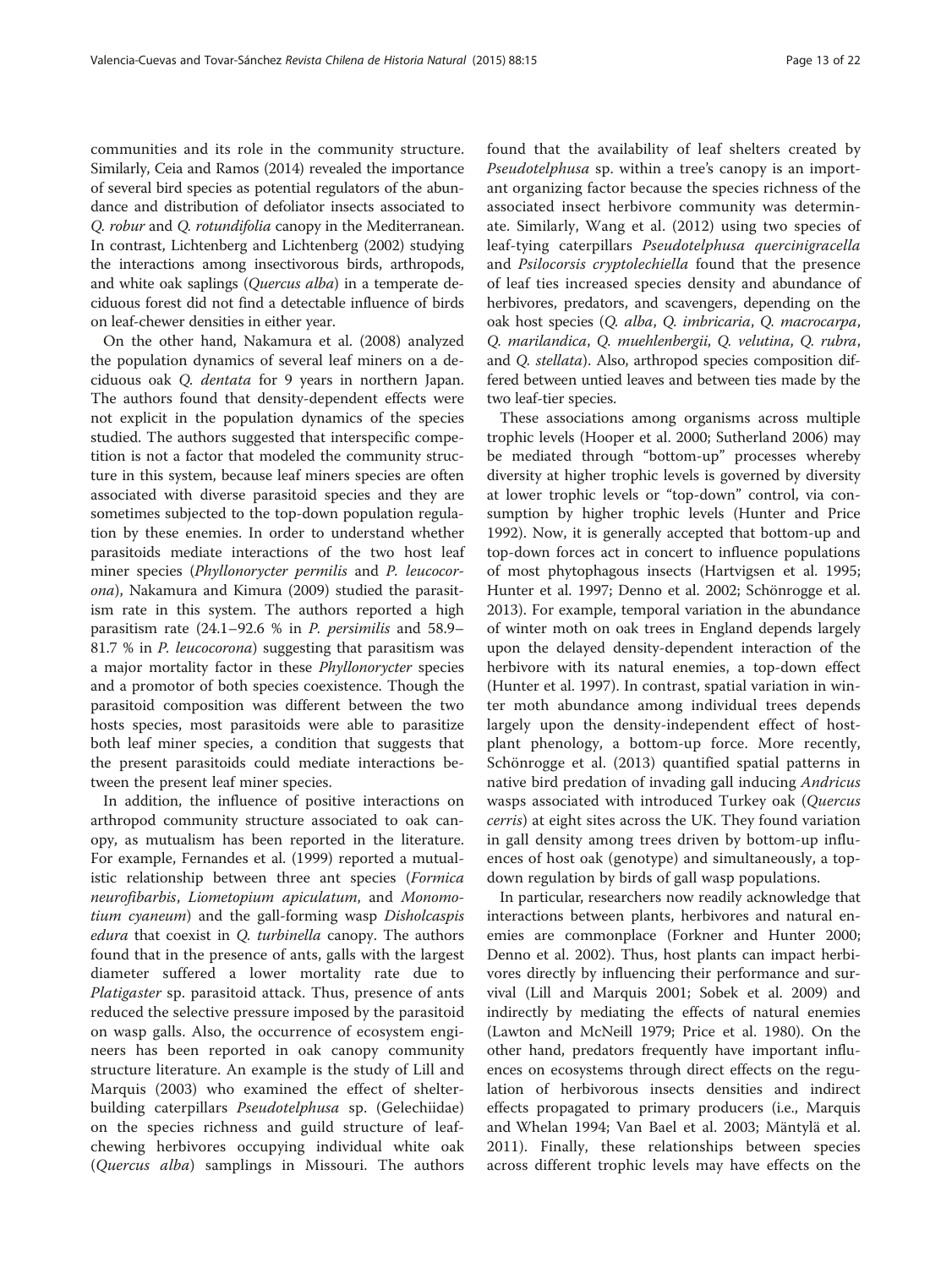community structure and ecosystem functioning (Kagata and Ohgushi [2006](#page-18-0); van Dam and Heil [2011\)](#page-20-0).

Interactions involving plants, herbivores, and predators have been reported in oaks and the consequences for arthropod communities have been variables. For example, Marquis and Welan ([1994\)](#page-18-0) revealed that the presence of three species of birds (Polioptila caerulea, Regulus calendula, and R. satrapa) enhances the growth of juveniles oaks of Q. alba via birds consumption of leaf-chewing insects (Lepidoptera: Catocala amica) in Missouri, USA. On the other side, Fernandes et al. [\(1999](#page-17-0)) reported that the interaction between ants (Formica neurofibarbis, Liometopium apiculatum, and Monomotium cyaneum) and gall wasps (Disholcaspus sp.) in Quercus turbinella canopy in Arizona, USA, reduced nearly half of the parasitism rate exercised by the parasitoid Platygaster sp. on galls of D. edura. In both studies, it is suggested that the third trophic level influences the population density of herbivorous insects but in an opposite direction. On the other hand, control bottom-up regulated by the heterogeneity in plant productivity and quality (i.e., nutrient availability, plant chemistry) has been recognized on the arthropod community structure associated to oaks. For example, Forkner and Hunter ([2000\)](#page-17-0) evaluated the importance of interactions bottom-up vs. top-down on Q. rubra and Q. prinus canopy insect communities. In this study, it was found that herbivorous insects were more abundant in plants of better quality (nitrogen, gallotannins, proanthocyanidins), and in response, predaceous insects were also more abundant. In contrast, exclusion of predators (birds) had not detectable effect on the presence or absence of herbivores or predaceous insects. The authors suggested that in these insect communities associated to oak canopies, bottom-up forces appear to regulate to influence the impact of top-down forces.

Finally, phytophagous insects frequently interact with pathogens within local communities (Hatcher [1995](#page-17-0); Simon and Hilker [2003;](#page-20-0) Stout et al. [2006](#page-20-0)). Despite this fact, Stout et al. ([2006\)](#page-20-0) concluded in a review that pathogen-plant-insect interactions still receive limited attention. Most notably, few studies have examined interactions between plant-feeding insects and plant pathogens in the field or placed such interactions in a wider community context (Stout et al. [2006\)](#page-20-0), oaks are no exception. In the literature, there are few studies that have addressed interactions between plant pathogens and herbivores. For example, Tack et al. ([2012](#page-20-0)) evidence the interactions between three plant-feeding guilds: leaf miners, free-feeding insects, and the oak powdery mildew (Erysiphe alphitoides) in Q. robur canopy in Finland. The authors reported that individual species of insects responded differently to the intensity of pathogen infection and that the presence of the leaf miner T. ekebladella on oak leaves infected by powdery mildew decreased

the abundance of parasitoids emerging from these leaves in the following year. Both results suggest that mildew may drive the relative abundances of different species in different directions, thereby molding the structure of the full community.

We concluded that interactions between species are forces that influence the distribution, diversity, and abundances of arthropods associated to oak canopies and that these may act through different trophic levels in bottom-up and top-down directions. However, the outcome of individual interactions can range from positive or negative from the perspective of each involved species.

#### **Disturbances**

A disturbance has been defined as a discrete event that alters the structure of populations, communities, and ecosystems changing the availability of resources and conditions (White and Pickett [1985\)](#page-21-0). Because disturbances are ecological processes that promote succession, producing vegetation mosaics with different degrees of structural complexity (White and Pickett [1985\)](#page-21-0), they may alter the composition of the communities and the spatial patterns of diversity (Fagan et al. [1999;](#page-17-0) Cantrell et al. [2001](#page-16-0)). Specifically, the intensity, frequency, duration, and area of disturbance can determine the abundance and species richness in the communities (Huston [1994;](#page-18-0) Townsend et al. [1997\)](#page-20-0). In general, temperate and tropical forests are subject to the effect of natural disturbances such as fire, storms, hurricanes, and floods (Dziock et al. [2006](#page-17-0); Martikainen et al. [2006](#page-18-0)), and of anthropogenic disturbances such as deforestation, agriculture, and urbanization (Hirao et al. [2007](#page-17-0)). In particular, this review addresses the effect of anthropogenic disturbances on the structure of communities associated with the canopy of oaks.

To date, there are several studies in tropical and temperate zones that have evaluated how human disturbances, in various forms and with different intensities is affecting the arthropod communities associated with the canopy (Hill et al. [1995](#page-17-0); Ozanne et al. [1997](#page-19-0), [2000](#page-19-0); Floren and Linsenmair [2001, 2003](#page-17-0); Tovar-Sánchez et al. [2003](#page-20-0); Floren and Deeleman-Reinhold [2005](#page-17-0); Forkner et al. [2006](#page-17-0); Müller and Goβner [2007](#page-19-0)). However, these studies have shown inconsistent results, reporting that a disturbance can have a negative, positive, or no effect on the structure of arthropod communities. It has been suggested that these results can in part be explained by differences in dispersal abilities, habitat requirements, distribution patterns of different species of arthropods (Cooke and Roland [2000\)](#page-16-0), as well as by differences in the historical factors and heterogeneity of the site (Hamer et al. [2003\)](#page-17-0) and the scale and degree of the disturbance (Lewis [2001](#page-18-0)).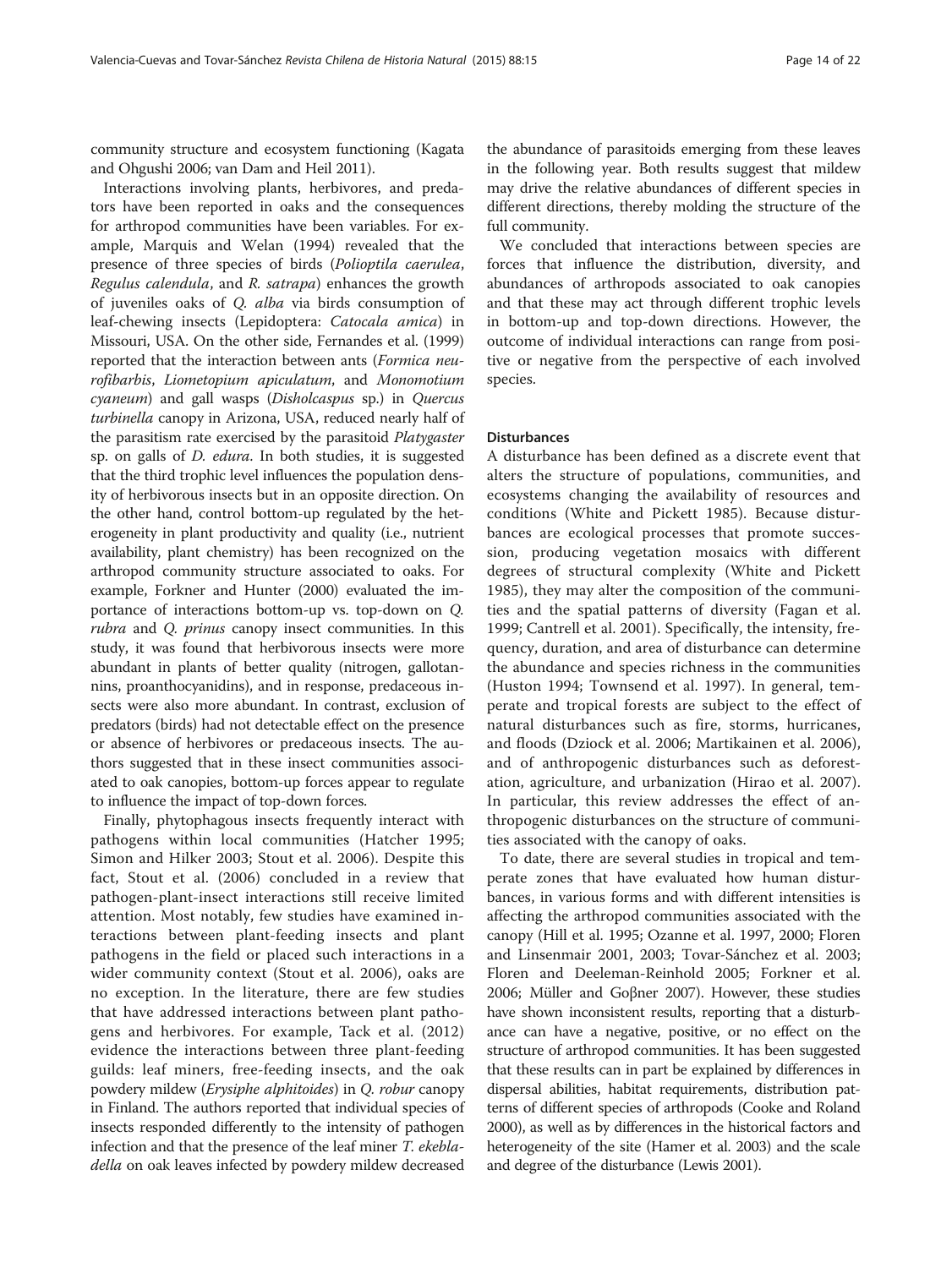In particular, temperate forests are characterized by their diversity, richness, and longevity (Challenger [1998](#page-16-0)). Much of this diversity is found in the canopy, and arthropods constitute a major fraction of this species pool (Stork and Hammond [1997](#page-20-0)). Unfortunately, temperate forests are being converted into monoculture plantations and agricultural land, increasing the dominance of human activity on the landscape; the resulting fragmentation of forests has caused a marked decrease in biodiversity (Kimmins [1997;](#page-18-0) Maleque et al. [2006](#page-18-0)). Particularly, it has been suggested that canopy arthropods can be considered indicators of forest condition because they respond quickly to changes in environmental conditions (Schowalter [1995;](#page-19-0) Ozanne et al. [1997](#page-19-0); Maleque et al. [2006](#page-18-0), [2009\)](#page-18-0).

Studies on the effect of disturbances on the canopy arthropod fauna associated to oaks have also shown conflicting results. On the one hand, there are studies like that of Tovar-Sánchez et al. [\(2003\)](#page-20-0), who compared three forests with different degrees of disturbance and found a significant decrease in the abundance and diversity of ectophagous canopy arthropods associated to Q. castanea, Q. crassipes, Q. crassifolia, Q. greggii, Q. laeta, and Q. rugosa in the Valley of Mexico, in response to the disturbance gradient across forests. Similar responses were reported for the richness of herbivores associated with the canopy of Q. alba and for the richness and abundance of leaf-chewing insects associated with the canopy of Q. alba and Q. velutina in Missouri (Forkner et al. [2006](#page-17-0), [2008](#page-17-0)).

Moreover, other studies reported that oak canopy arthropods did not respond to the disturbances. Such is the case of the beetles associated with the canopy of Quercus spp. in forest fragments with different degrees of urbanization (rural-suburban-urban); in this case, the composition and species richness did not differ in response to a gradient of disturbance in Bulgaria (Niemelä et al. [2002\)](#page-19-0). The authors suggest that the beetles were not affected because the magnitude of the habitat disturbance in this gradient was moderate or because local factors such as temperature, moisture, and soil conditions determined the results.

As mentioned above, disturbances are environmental events that trigger the succession process of forests (White and Pickett [1985](#page-21-0)); thus, different studies have focused on the study of the succession process of plants following a disturbance (Jeffries et al. [2006](#page-18-0)); however, relatively little is known about the responses of arthropod communities to the succession process of their host plants (Morin [1999](#page-19-0)). It has been proposed that changes in the characteristics of plant communities as a result of a disturbance can influence arthropod communities, particularly if these specialize on certain species of host plants or on microhabitats generated by a particular form of plant growth (Jeffries et al. [2006](#page-18-0)). In general, forests in late successional stages have greater structural complexity compared to young forests or plantations (Ishii et al. [2004](#page-18-0)); this is because the former have larger trees in terms of height, biomass, and structural complexity providing a more complex architecture of young forests (Schowalter [1995](#page-19-0); Evans and Jukes [2000](#page-17-0); Jeffries et al. [2006](#page-18-0)).

Studies in oaks on this topic are scarce; however, the few studies that have been conducted showed that the age of the forest does have an effect on the community structure of canopy arthropods in terms of richness, diversity, and density. For example, Summerville and Crist ([2002, 2003\)](#page-20-0) found a decrease in species richness and changes in the composition of the community of Lepidoptera associated with the canopy of Quercus spp. among forests in different successional stages (recently cleared vs. uncleared). Similarly, Jeffries et al. [\(2006](#page-18-0)) found that the diversity and density of leaf-chewing herbivorous insects (larvae of microlepidoptera, orthoptera, coleoptera, hymenoptera, and phasmids) were higher in the canopy of Q. alba in forests of 313 years of age, compared to sites recently affected by disturbances (2 years old). In both cases, the authors suggest that changes in the structure of these communities were the result of a shift of the forests to early successional stages.

#### Implications for conservation

Natural communities have been considered complex ecological systems whose structure and functioning are determined by the interaction of different factors that vary spatially and temporally (Bailey and Whitham [2006](#page-16-0)). In the previous sections, we discussed how oak canopy arthropods can respond to changes in genetic, architectural, chemical, phenological, successional factors, etc. and the influence of such factors in the establishment, organization, and maintenance of their communities. Under a conservation perspective, the sensitivity of this group of organisms is important because it suggests the role of arthropods as indicators of changes in the coverage, structure, and composition of forests. This condition may be the result of two particular attributes of arthropods: a short life cycle and little resilience (Brown [1997\)](#page-16-0). Both features make these animals highly sensitive to changes in the parameters of the ecosystems in which they inhabit; thus, it has been suggested that in addition to their functional importance and contributions to biodiversity, arthropods can be very useful as an efficient early warning system for changes in habitat characteristics (Kremen et al. [1993](#page-18-0); Schowalter [1995](#page-19-0), Ozanne et al. [1997](#page-19-0); Maleque et al. [2006](#page-18-0), [2009](#page-18-0)). In this way, canopy arthropods could be useful to predict the consequences of climate change, disturbances,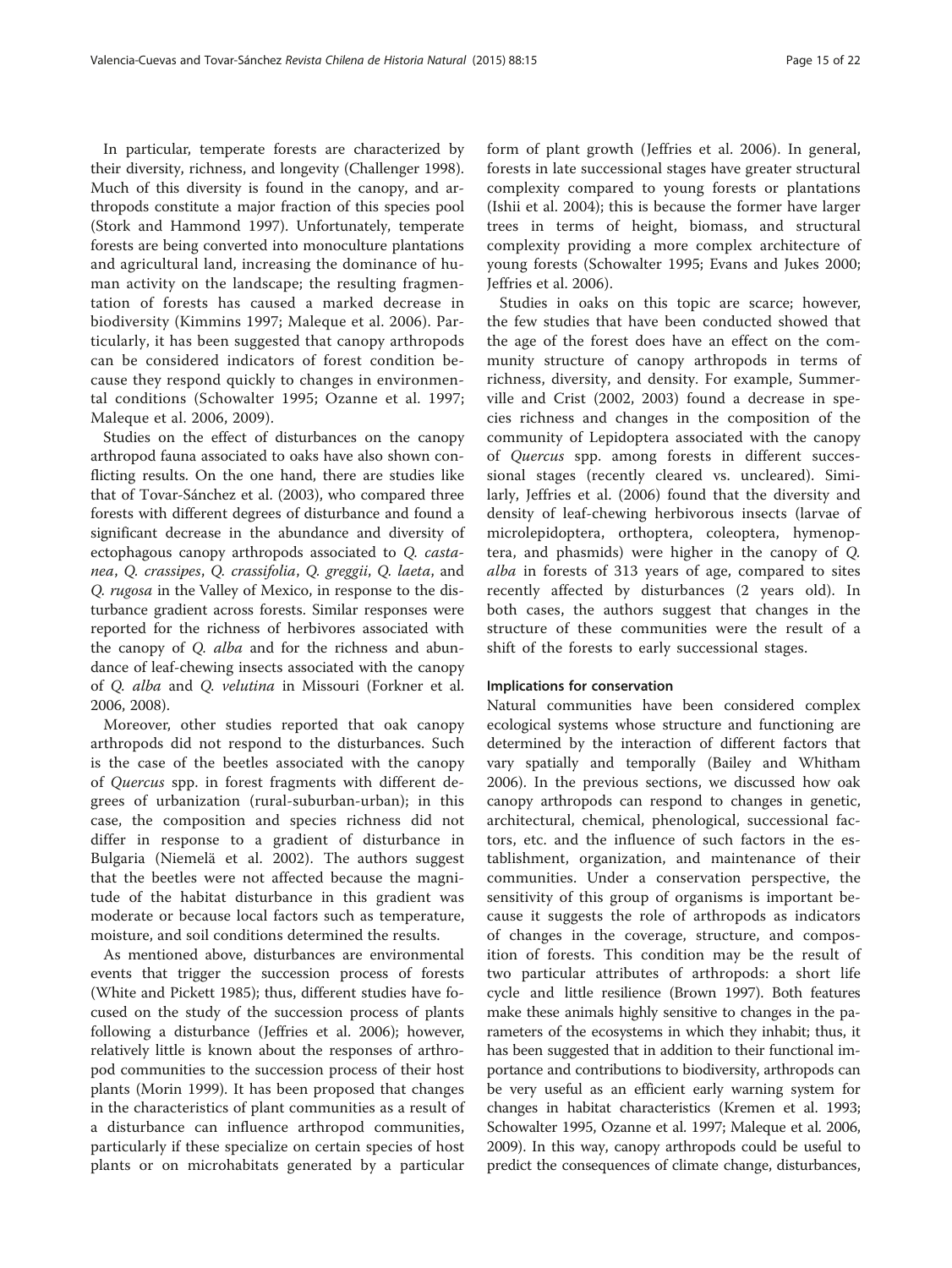<span id="page-15-0"></span>or the loss of genetic diversity in oak forests. The use of canopy arthropods to examine the dynamics of the forest as well as alterations in vegetation cover by humans can be an efficient tool in time and cost compared to a longerterm perspective that implies information about palaeoecological record, pollen-based vegetation modeling, and biome reconstruction and global climate simulations (i.e., Feurdean et al. [2015](#page-17-0)).

Unfortunately, animal conservation strategies have focused on the preservation of species of mammals, birds, and terrestrial or aquatic vertebrates, groups of charismatic animals for which there are many ecological studies documenting the hazards faced by their habitats. This information has been helpful in implementing conservation and management programs (Leather et al. [2008](#page-18-0)). In contrast, efforts towards the conservation of arthropods have been limited, probably because many species have not been described or because their life history or their role within their communities (Redak [2000](#page-19-0)) is unknown. However, recent estimates suggest that this group contains the greatest diversity of species on earth (Hamilton et al. [2013\)](#page-17-0), in addition to representing a group of vital organisms for the maintenance of a wide variety of processes at the level of communities and ecosystems, acting as pollinators, herbivores, or predators and participating in decomposition, nutrient cycling, energy transfer, or soil formation (McIntyre et al. [2001](#page-18-0)). This suggests that the loss of biodiversity of arthropods could have catastrophic consequences in ecological terms. Fortunately, in recent years, it has been proposed that the conservation of biodiversity must be carried out under an integrated approach that includes not only the conservation of unique species but also the conservation of their habitat and ecosystem processes (Bangert et al. [2005\)](#page-16-0). This new approach may be essential to improve our ability to generate efficient conservation strategies (Wimp et al. [2004](#page-21-0)); in this sense, conserving the habitats and ecosystem processes of oak forests could benefit the arthropod communities associated with their canopy.

#### Conclusions

The canopy has been recognized for its important role in the functioning of terrestrial ecosystems and the maintenance of biodiversity. Arthropods constitute a major fraction of the species that inhabit this environment and oaks are one of the plant groups most representative of temperate forests worldwide. Despite this, we conclude that there is a lack of literature that addresses the study of arthropod communities associated with the oak canopies. There are still many aspects that haven't been addresed, which prevents us from making generalizations about some of the patterns found.

In general, the existing studies have revealed that the canopy of oaks supports arthropod communities with high levels of diversity, that this diversity is the result of the great genetic, morphological, chemical, temporal, and spatial variation presented by this group of trees and shrubs, and that this heterogeneity can be observed at different levels: among individuals, species, localities, or regions. Most of these studies have focused on the response of the phytophagous insects of the Coleoptera, Hymenoptera, and Lepidoptera orders to changes in their host oaks. Research topics have been varied; however, most studies have focused on the effect of seasonal, spatial, and chemical variations in the host plant on the structure of arthropod communities, as well as on the effect of the hybridization of host plants on the resistance patterns of arthropods. The least studied aspects have been the effect of genetic diversity and of the origin (native vs. introduced) of the host oak. This review allowed us to find a lack of standardization in sampling and collection techniques, as well as inconsistencies in the criteria for defining the structure of the canopy. We also found that the existing studies did not consider variables such as habitat preference, type of feeding (guilds), or stage of development of the arthropods studied, which prevents generalizations about the patterns found. Furthermore, we could detect a bias towards the study of phytophagous insects and a lack of studies in other important groups such as acorn weevils, whose activity has an impact on the fitness and dispersion of host plants.

As a result of this review, we can conclude that the study of the arthropod fauna associated to oak canopy is a huge field of research to be explored, considering the large number of oak species that exist worldwide and the enormous diversity of arthropods that inhabit their canopy. As the knowledge of how the canopy arthropod communities respond to changes in their surrounding habitat moves forward, these animals may be recognized as bioindicators of oak forests health.

#### Competing interests

The authors declare that they have no competing interests.

#### Authors' contributions

Both authors participated in the review topic design, in the data analyses, and in the manuscript writing. Both authors read and approved the final manuscript.

#### Acknowledgements

This research was supported by a scholarship from CONACYT-SEP Mexico to L.V.C. We thank Dr. Gabriela Castaño Meneses for her critical comments on the manuscript. We also thank the Posgrado en Ciencias Biológicas (UNAM) and Centro de Investigaciones en Biodiversidad y Conservación (CIByC, UAEM).

#### Received: 12 April 2015 Accepted: 6 August 2015 Published online: 18 August 2015

#### References

Abrahamson WG, Melika MD, Scrafford R, Csóka P (1998) Gall-inducing insects provide insights into plant systematic relationship. Am J Bot 85:1159–1165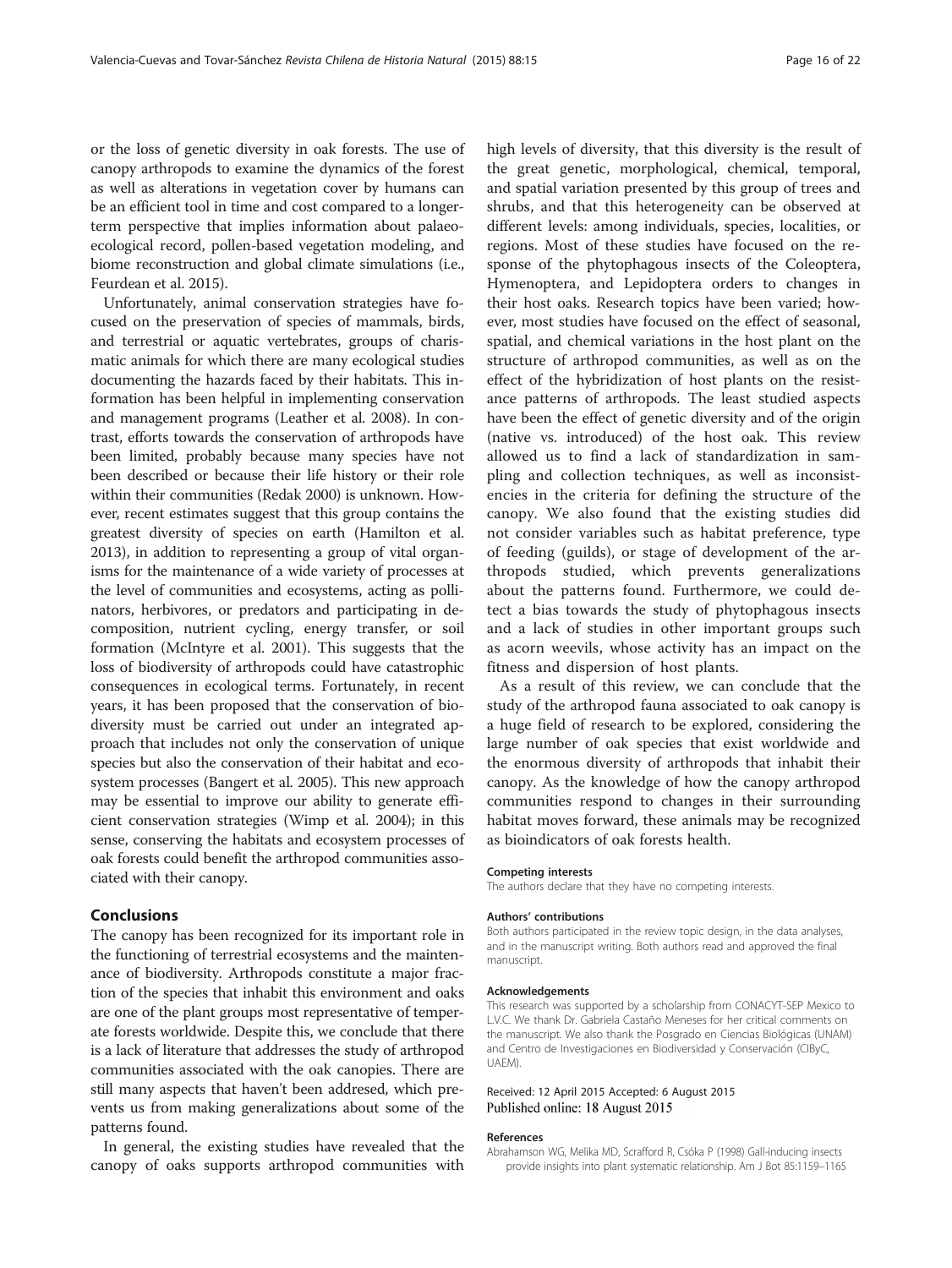<span id="page-16-0"></span>Abrahamson WG, Hunter MD, Melika G, Price PW (2003) Cynipid gall-wasp communities correlate with oak chemistry. J Chem Ecol 29:209–223

Adis J, Basset Y, Floren A, Hammond PM, Linseinmar KE (1998) Canopy fogging an overstory tree—recommendations for standardization. Ecotropica 4:93–97

- Affeld K (2008) Spatial complexity and microclimatic responses of epiphyte communities and their invertebrate fauna in the canopy of northern rata (Metrosideros robusta A. Cunn.: Myrtaceae) on the West Coast of the South Island, New Zealand. PhD. Thesis. Lincon University, Canterbury
- Agrawal AA, Kotanen PM (2003) Herbivores and the success of exotic plants: a phylogenetically controlled experiment. Ecol Lett 6:712–715
- Agrawal AA, Kotanen PM, Mitchell CE, Power AG, Godsoe W, Klironomos J (2005) An experiment with congeneric plant pairs and diverse above and belowground enemies. Ecology 86:2979–2989
- Agrawal AA, Lau JA, Hambäck PA (2006) Community heterogeneity and the evolution interactions between plants and insect herbivores. Q Rev Biol 81:349–376
- Aguilar JM, Boecklen WJ (1992) Patterns of herbivory in the Quercus grisea  $\times$ Quercus gambelii species complex. Oikos 64:498–504
- Atauri JA, Lucio JV (2001) The role of landscape structure in species richness distribution of birds, amphibians, reptiles and lepidopterans in Mediterranean landscapes. Land Ecol 16:147–159
- Auerbach M, Simberloff D (1988) Rapid leaf-miner colonization of introduced trees and shifts in sources of herbivore mortality. Oikos 52:41–50
- Avise JC (1994) Molecular markers, natural history and evolution. Chapaman and Hall, New York, N.Y.
- Bailey JK, Wooley SC, Lindroth RL, Whitham TG (2006) Importance of species interactions to community heritability: a genetic basis to trophic level interactions. Ecol Lett 9:78–85
- Bangert RK, Turek RJ, Martinsen GD, Wimp GM, Bailey JK, Whitham TG (2005) Benefits of conservation of plant genetic diversity on arthropod diversity. Conserv Biol 19:379–390
- Bangert RK, Allan GJ, Turek RJ, Wimp GM, Meneses N, Martinsen GD, Keim P, Whitham T (2006) From genes to geography: a genetic similarity rule for arthropod community structure at multiple geographic scales. Mol Ecol 15:4215–4228
- Bangert RK, Whitham TG (2007) Genetic assembly rules and community phenotypes. Evol Ecol 21:549–560
- Bangert RK, Lonsdorf EV, Wimp GM, Shuster SM, Fisher D, Schweitzer JA, Allan GJ, Bailey JK, Whitham TG (2008) Genetic structure of a foundation species: scaling community phenotypes from the individual to the region. Heredity 100:121–131

Barbenhenn RV, Martin MM (1994) Tannin sensitivity in larvae of Malacossomadisstira (Lepidoptera): roles of the peritrophic envelope and midgut oxidation. J Chem Ecol 20:1985–2001

Barber NA, Marquis RJ (2009) Spatial variation in top-down direct and indirect effects on white oak (Quercus alba L.). Am Midland Nat 162:169–179

Basset Y (1991) The taxonomic composition of the arthropod fauna associated with an Australian rainforest tree. Aust J Zool 39:171–190

- Basset Y, Aberlenc HP, Delvare G (1992) Abundance and stratification of foliage arthropods in a lowland rainforest of Cameroon. Ecol Entomol 17:310–318
- Basset Y, Novotny V (1999) Species richness of insect herbivore communities on Ficus in Papua New Guinea. Biol J Linn Soc 67:477–499

Basset Y, Horlyck V, Wright J (2003a) Forest canopies and their importance. In: Basset Y, Horlyck V, Wright J (eds) Studying forest canopies from above: the international canopy crane network. Smithsonian Tropical Research Institute. UNEP, Panama City, pp 27–33

Basset Y, Novotny N, Miller SE, Kitching RL (2003b) Methodological advances and limitations in canopy entomology. In: Basset Y, Novotny V, Miller S, Kitching RL (eds) Arthropods of tropical forest. Spatio-temporal dynamics and resource use in the canopy. Chapman and Hall, London, pp 7–16

Basset Y, Corbara B, Barrios H, Cuénoud P, Leponce M, Aberlenc H, Bail J, Bito D, Bridle JR, Castaño-Meneses G, Cizek L, Cornejo A, Curletti G, Delabie JHC, Dejean A, Didham RK, Dufrêne M, Fagan LL, Floren A, Frame DM, Hallé F, Hardy OJ, Hernandez A, Kitching RL, Lewinsohn TM, Lewis OT, Manumbor E, Medianero E, Missa O, Mitchell AW, Mogia M, Novotny V, Ødegard F, Oliveira E, Orivel J, Ozanne CMP, Pascal O, Pinzón S, Rapp M, Ribeiro S, Roisin Y, Roslin T, Roubik W, Samaniego M, Schmidl J, SØrensen LL, Tishechkin A, Van Osselaer C, Winchester NN (2007) IBISCA-Panama, a large-scale study of arthropod beta-diversity and vertical stratification in a lowland rainforest: rationale, study sites and field protocols. Bull Inst R SC N B-E 77:39–69

Bailey JP, Whitham T (2006) Interactions between cottonwood and beavers positively affect sawfly abundance. Ecol Entomol 31:294–297

Beals ML (2006) Understanding community structure: a data-driven multivariate approach. Oecologia 150:484–495

Becerra JX, Venable DL, Evans PH, Bowers WS (2001) Interactions between chemical and mechanical defenses in the plant genus Bursera and their implications for herbivores. Am Zool 41:865–876

Begon M, Townsend CR, Harper JL (2005) From individuals to ecosystems. Blackwell Publishers, Hoboken

Bernays EM, Graham M (1988) On the evolution of host specificity in phytophagous arthropods. Ecology 69:886–892

- Bertness MD, Callaway RM (1994) Positive interactions in communities. Trends Ecol Evol 9:191–193
- Boecklen WJ, Spellenberg R (1990) Structure of herbivore communities in two oak (Quercus spp.) hybrid zones. Oecologia 85:92–100
- Boege K (2004) Herbivore attack in Casearia nitida influenced by plant ontogenetic variation in foliage quality and plant architecture. Oecologia 143:117–125
- Böhm SM, Wells K, Kalko EKV (2011) Top-down control of herbivory by birds and bats in the canopy of temperate broad-leaved oaks (Quercus robur). PLoS One 6(4), e17857. doi:[10.1371/journal.pone.0017857](http://dx.doi.org/10.1371/journal.pone.0017857)

Bronstein JL (1994) Our current understanding of mutualism. Q Rev Biol 69:31–51

- Brown KS (1997) Diversity, disturbance, and sustainable use of Neotropical forests: insects as indicators for conservation monitoring. J Insect Conserv 1:25–42
- Brown JL, Vargo S, Connor EF, Nuckols MS (1997) Causes of vertical stratification in the density of Cameraria hamadryadella. Ecol Entomol 22:16–25
- Burchsted D, Daniels M, Thorson R, Vokoun J (2010) The river discontinuum: applying beaver modifications to baseline conditions for restoration of forested headwaters. BioScience 60:908–922
- Campos RI, Vasconcelos HL, Ribeiro SP, Neves FS, Soares JP (2006) Relationship between tree size and insect assemblages associated with Anadenanthera macrocarpa. Ecography 29:442–450
- Cantrell RS, Cosner C, Fagan WF (2001) Brucellosis, botflies and brainworms: the impact of edge habitats on pathogen transmission and species extinction. J Math Biol 42:95–119
- Castagneyrol B, Lagache L, Giffard B, Kremer A, Jactel H (2012) Genetic diversity increases insect herbivory on oak saplings. PLoS One 7(8), e44247

Ceia RS, Ramos JA (2014) Birds as predators of cork and holm oak pests. Agrofores Syst: 1–18. doi:[10.1007/s10457-014-9749-7](http://dx.doi.org/10.1007/s10457-014-9749-7).

Challenger A (1998) Utilización y conservación de los ecosistemas terrestres de México: Pasado, presente y futuro. Instituto de Biología & CONABIO, Mexico

Cheng D, Vrieling K, Klinkhammer PGL (2011) The effect of hybridization on secondary metabolites and herbivore resistance: implications for the evolution of chemical diversity in plants. Phytochem Rev 10:107–117

- Colautti RI, Ricciardi A, Grigorovich IA, MacIsaac HJ (2004) Is invasion success explained by the enemy release hypothesis? Ecol Lett 7:721–733
- Coley PD, Barone JA (1996) Herbivory and plant defenses in tropical forest. Ann Rev Ecol Syst 27:305–335
- Coley PD, Bateman LM, Kursar A (2006) The effects of plant quality on caterpillar growth and defense against natural enemies. Oikos 115:218–228
- Connor RC (1995) The benefits of mutualism: a conceptual framework. Biol Rev 70:427–457

Cooke BJ, Roland J (2000) Spatial analysis of large-scale patterns of forest ten caterpillar outbreaks. Ecoscience 7:410–422

Cornelissen T, Stiling P (2006) Responses of different herbivore guilds to nutrient addition and natural enemy exclusion. Ecoscience 13:66–74

Cornelissen T, Stiling P (2008) Cumpled distribution of oak leaf mines between and within plants. Basic Appl Ecol 96:7–77

Cripps MG, Schwarzländer M, McKenney JL, Hinz HL, Price WJ (2006) Biogeographical comparison with Lepidium draba in its native, expanded and introduced ranges. J Biogeo 33:2107–2119

- Crutsinger GM, Souza L, Sanders NJ (2008) Intraspecific diversity and dominant genotypes resist plant invasions. Ecol Lett 11:16–23
- Curtu AL, Gailing O, Finkeldey R (2007) Evidence for hybridization and introgression within a species-rich oak (Quercus spp.) community. BMC Evol Biol 7:218
- Denno RF, McClure MS, Ott JR (1995) Interspecific interactions in phytophagous insects: competition reexamined and resurrected. Ann Rev Entomol 40:297–331
- Denno RF, Gratton C, Peterson MA, Langellotto GA, Finke DL, Huberty AF (2002) Bottom-up forces mediate natural-enemy impact in a phytophagous insect community. Ecology 83:1443–1458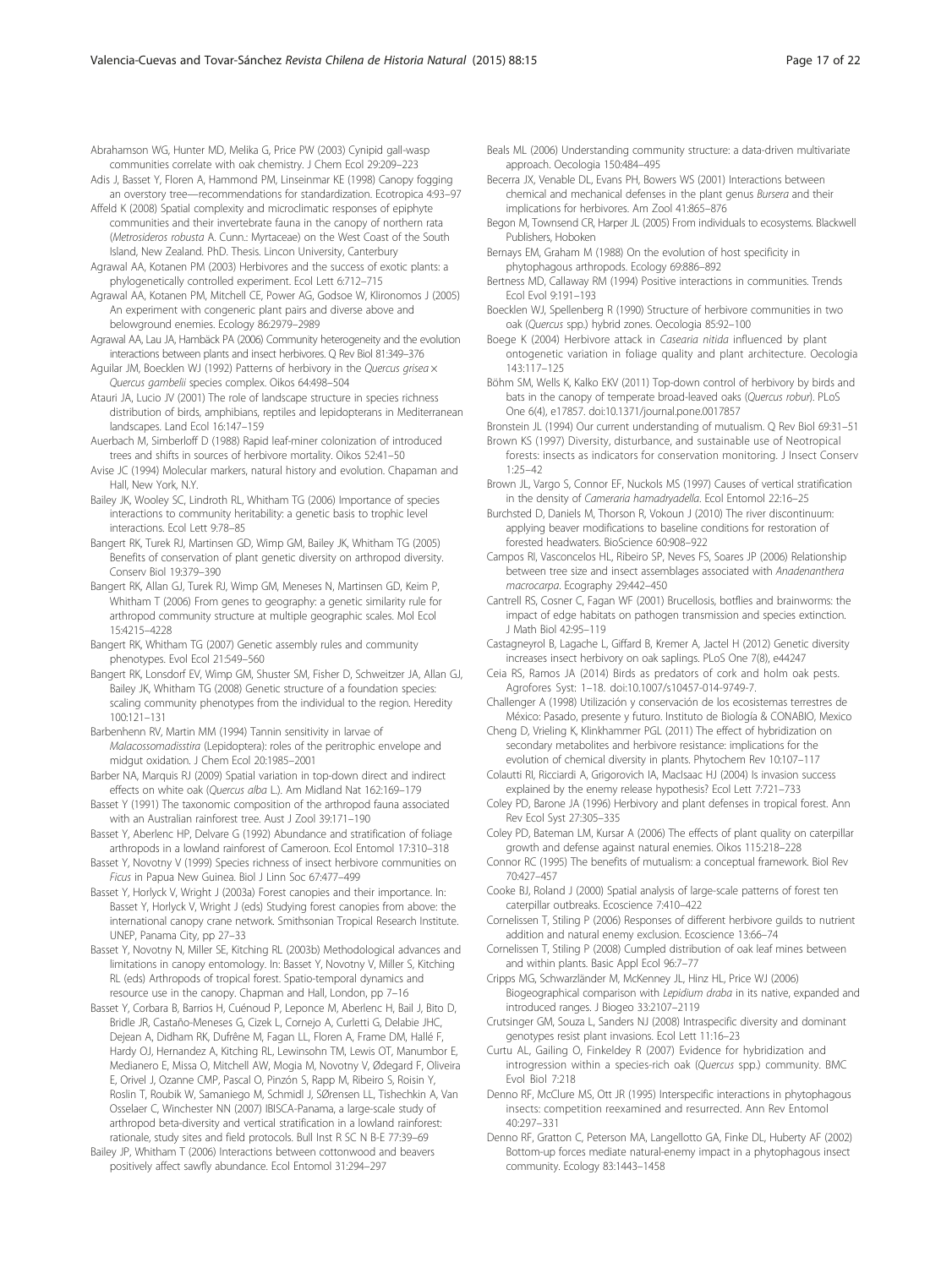<span id="page-17-0"></span>Dungey HS, Potts BM, Whitham TG, Li H-F (2000) Plant genetics affects arthropod community richness and composition: evidence from a synthetic eucalypt hybrid population. Evolution 54:1938–1946

Dziock F, Henle K, Follner F, Scholz M (2006) Biological indicators systems in floodplains—a review. Int Rev Hydrobiol 191:292–313

Ellison AM, Bank MS, Clinton BD, Colburn EA, Elliott K, Ford CR, Foster DR, Kloeppel BD, Knoepp JD, Lovett GM, Mohan J, Orwig DA, Rodenhouse NL, Sobczak WV, Stinson KA, Stone JK, Swan CM, Thompson J, Von Holle B, Webster JR (2005) Loss of foundation species: consequences for the structure and dynamics of forested ecosystems. Front Ecol Environ 3:479–486

- Erwin TL (1982) Tropical forests: their richness in Coleoptera in another arthropod species. Coleopts Bull 36:74–75
- Erwin TL (1995) Measuring arthropod biodiversity in the tropical forest canopy. In: Lowman ED, Nadkarni N (eds) Forest Canopies. Academic Press, San Diego, pp 109–127
- Evans HF, Jukes MR (2000) The role of niche availability as a factor determining the diversity and abundance of invertebrates on Scots pine, Pinus sylvestris. Investigaciones Agrarias: Sistemas y Recursos Forestales Fuera de Series no. 1–2000:273–295

Faeth SH, Bultman TL (1986) Interacting effects of increased tannin levels on leafmining insects. Entomol Exp App 40:297-300

- Fagan WF, Cantrell RS, Cosner C (1999) How habitat edges change interactions. Am Nat 153:165–182
- Feeny P (1970) Seasonal changes in oak leaf tannins and nutrients as a cause of spring feeding by winter moth caterpillars. Ecology 51:565–581
- Fernandes GW, Fagundes M, Woodman RL (1999) Ant effects on three-trophic level interactions: plants, galls and parasitoids. Ecol Entomol 24:411–415

Fisher RA (1930) The general theory of natural selection. University, Press, Oxford Floate KD, Whitham TG (1993) The "hybrid bridge" hypothesis: host shifting via plant hybrid swarms. Am Nat 4:651–652

Floren A, Linsenmair KE (2001) The influence of anthropogenic disturbance on the structure of arboreal arthropod communities. Plant Ecol 153:153–167

Floren A, Linsenmair KE (2003) How do beetle assemblages respond to anthropogenic disturbance? In: Basset Y, Novotny V, Miller SE, Kitching R (eds) Arthropods of Tropical Forests: spatio-temporal dynamics and resource use in the canopy. University Press, Cambridge, pp 190–197

- Floren A, Deeleman-Reinhold C (2005) Diversity of arboreal spiders in primary and disturbed tropical forests. J Arachnol 33:323–333
- Forkner RE, Hunter MD (2000) What goes up must come down? Nutrient and predation pressure on oak herbivores. Ecology 81:1588–1600

Forkner RE, Marquis RJ, Lill JT (2004) Feeny revisited: condensed tannins as anti-herbivore defenses in leaf-chewing herbivore communities of Quercus. Ecol Entomol 29:174–187

- Forkner RE, Marquis RJ, Lill JT, Le Corff J (2006) Impacts of alternative timber harvest practices in leaf-chewing herbivores of oak. Conserv Biol 20:429–440
- Forkner RE, Marquis RJ, Lill JT, Corff JL (2008) Timing is everything? Phenological synchrony and population variability in leaf-chewing herbivores of Quercus. Ecol Entomol 33:276–285
- Feurdean A, Marinova E, Nielsen AB, Liakka J, Veres D, Hutchinson SM, Braun M, TimarGabor A, Astalos C, Mosburgger V, Hickler T (2015) Origin of the forest steppe and exceptional grassland diversity in Transylvania (central‐eastern Europe). J Biogeogr 42:951–963

Frenzel M, Brandl R (2003) Diversity and abundance patterns of phytophagous insect communities on alien and native host plants in the Brassicaceae. Ecography 26:723–730

Fritz RS, Roche BM, Brunsfeld SJ (1998) Genetic variation in a resistance of hybrid willows to herbivore. Oikos 83:117–128

Fritz RS, Nichols-Orians CM, Brunsfeld SJ (1994) Interspecific hybridization of plants and resistance to herbivores: hypotheses, genetics, and variable responses in a diverse community. Oecologia 97:106–117

Fritz RS, Roche BM, Brunsfeld SJ, Orians CM (1996) Interespecific and temporal variation in herbivores responses to hybrid willows. Oecologia 108:121–129

Fritz RS (1999) Resistance of hybrid plants to herbivores: genes, environment, or both? Ecology 80:382–391

Gaston KJ (1991) Regional numbers of insect and plant species. Funct Ecol 6:243–247 Gaston KJ, Reavey D, Valladares GR (1992) Intimacy and fidelity: intermedial and

external feeding by the British microlepidoptera. Ecol Entomol 17:86–88 Gaston K (2000) Global patterns in biodiversity. Nature 405:220–227

Gering JC, Crist TO (2000) Patterns of beetle (Coleoptera) diversity in crowns of representative tree species in an old-growth temperate deciduous forest. Selbyana 21:38–47

- Gering JC, Veech JA, Crist TO (2003) Additive partitioning of species diversity across multiple spatial scales: implications for regional conservation of biodiversity. Conserv Biol 17:488–499
- Glynn C, Rönnberg-Wästljun A, Julkunen-Tiitto R, Weih M (2004) Willow genotype, but not drought treatment, affects foliar phenolic concentrations and leaf-beetle resistence. Entomol Exp Appl 113:1–14
- González-Rodríguez A, Arias DM, Valencia S, Oyama K (2004) Morphological and RAPD analysis of hybridization between Quercus affinis and Quercus laurina (Fagaceae), two Mexican red oaks. Am J Bot 91:401–409

Govaerts R, Frodin DG (1998) World checklist and bibliography of Fagales (Betulaceae, Corylaceae, Fagaceae and Ticodendraceae). Royal Botanic Gardens, Kew, UK

- Gunnarsson B, Hake M (1999) Bird predation affects canopy-living arthropods in city parks. Can J Zool 77:1419–1428
- Gurevitch J, Scheiner SM, Fox GA (2002) The ecology of plants. Sinauer Associates, Sunderland (MA)
- Halaj J, Ross DW, Moldenke AR (2000) Importance of habitat structure to the arthropod food-web in Douglas fir canopies. Oikos 90:139–152

Hamer KC, Hill JK, Benedick S, Mustaffa N, Sherratt TN, Maryati M, Chey VK (2003) Ecology of butterflies in natural and selectively logged forests of northern Borneo: the importance of habitat heterogeneity. J Appl Ecol 40:150–162

Hamilton AJ, NovotnyV WEK, Bassset Y, Benke KK, Grimbacher PS, Samuelson GA, Weiblen GD, Yen JDL, Stork NE, Weiblen GD, Yen JDL (2013) Estimating global arthropod species richness: refining probabilistic models using probability bounds analysis. Oecologia 171:357–365

Hansen RA (2000) Effects of habitat complexity and composition on a diverse litter microarthropod assemblage. Ecology 81:1120–1132

Hartvigsen G, Wait DA, Coleman JS (1995) Tri-trophic interactions influenced by resource availability: predator effects on plant performance depend on plant resources. Oikos 74:463–468

Hastings A, Byers JE, Crooks JA, Cuddington K, Jones CG, Lambrinos JG, Talley TS, Wilson WG (2007) Ecosystem engineering in space and time. Ecol Lett 10:153–164

Hatcher PE (1995) Three-way interactions between plant pathogenic fungi, herbivorous insects and their host plants. Biol Rev 70:639–694

Henriksson J, Haukioja E, Ossipova V, Sillampää S, Kapari L, Pihlaja K (2003) Effects of host shading on consumption and growth of the geometrid Epirrita autunmata: interactive roles of water, primary and secondary compounds. Oikos 103:3–16

Hersch-Green EI, Turley NE, Johnson MTJ (2011) Community genetics: what have we accomplished and where should we be going. Phil Trans Roy Soc B 366:1453–1460

Hill JKK, Hamer KC, Lace LA, Banham MT (1995) Effects of selective logging on tropical forest butterflies on Buru, Indonesia. J Applied Ecol 32:754–760

Hill SB, Kotanen PM (2010) Phylogenetically structured damage to Asteraceae: susceptibility of native and exotic species to foliar herbivores. Biol Invasions 12:3333–3342, Online publication: 27 February 2010

Hirao T, Murakami M, Kashizaki A, Ichtanabe S (2007) Additive apportioning oflepidopteran and coleopteran species diversity across spatial and temporal scales cool-temperate deciduous forest in Japan. Ecol Entomol 32:627–636

Hochwender CG, Fritz RS (2004) Plant genetic differences influence herbivore community structure evidence from a hybrid willow system. Oecologia 138:547–557

Hooper DU, Bignell DE, Brown BK, Brussaard L, Dangerfield JM, Wall DH, Wardle VD, Coleman DC, Giller EK, Lavelle P, Van Der Putten WH, De Ruiter PC, Rusek J, Silver WL, Tiedje JM, Wolter V (2000) Interactions between aboveground and belowground biodiversity in terrestrial ecosystems: patterns, mechanisms and feedbacks. Bioscience 50(12):1049

Howard DJ, Preszler RW, Williams J, Fenchel S, Boecklen WJ (1997) How discrete are oak species? Insights from a hybrid zone between Quercus grisea and Quercus gambelii. Evolution 51:747–755

- Hughes R, Inouye BD, Johnson MTJ, Underwood N, Vellend M (2008) Ecological consequences of genetic diversity. Ecol Lett 11:609–623
- Humphrey JW, Hawes C, Pearce AJ, Ferris-Khan R, Jukes MR (1999) Relationships between insect diversity and habitat complexity and plantation forest. For Ecol Manage 113:11–21
- Hunter MD, Price PW (1992) Playing chutes and ladders: heterogeneity and the relative roles of bottom-up and top-down forces in natural communities. Ecology 73:723–732
- Hunter MD, Varley GC, Gradwell GR (1997) Estimating the relative roles of top-down and bottom-up forces on insect herbivore populations: a classic study revisited. Proc Natl Acad Sci U S A 94:9176–9181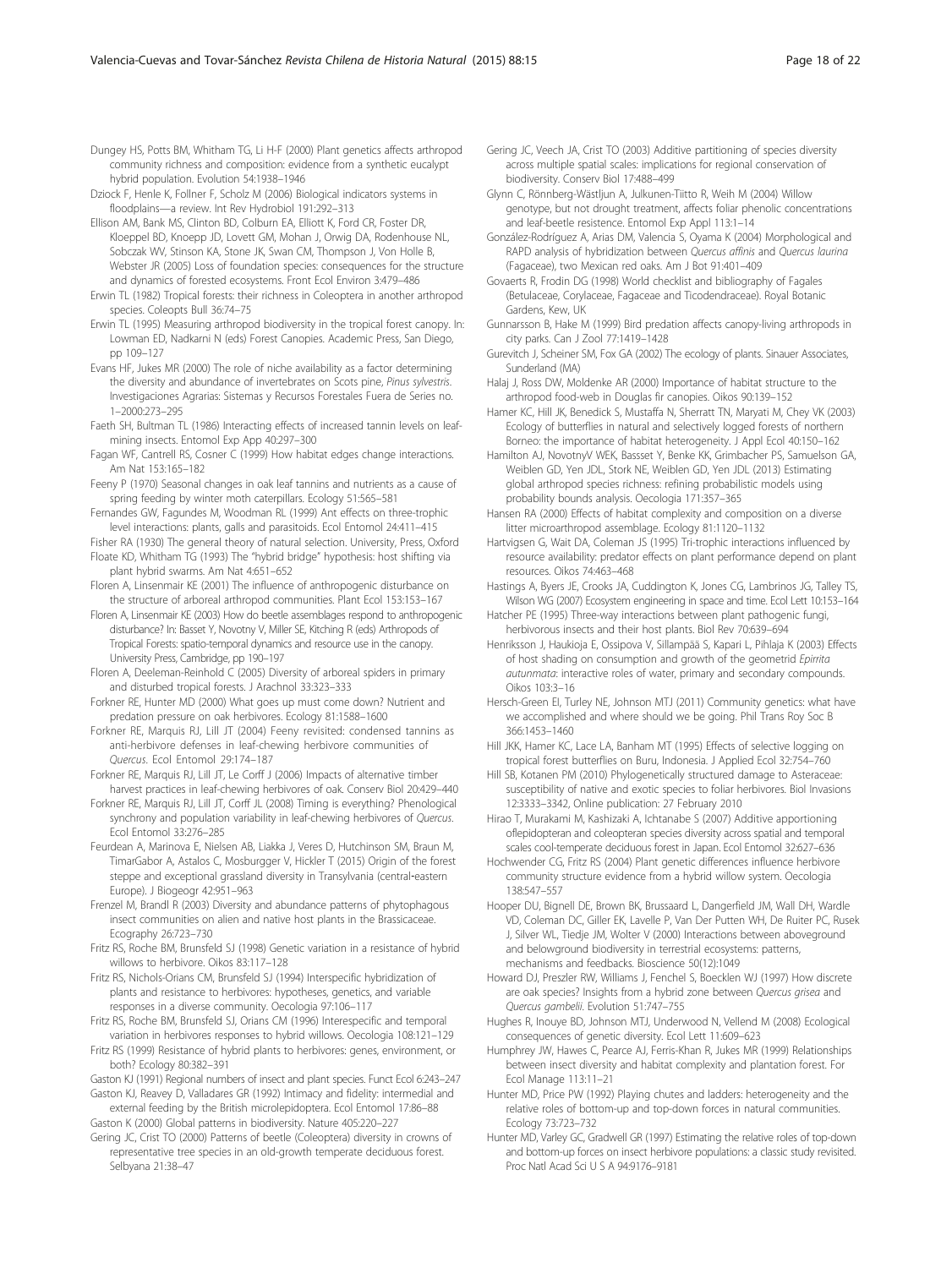- <span id="page-18-0"></span>Hurtado JC, da Fonseca CRV, Hammond PM, Stork NE (2003) Seasonal variation of canopy arthropods in Central Amazonian. In: Basset Y, Novotny V, Miller SE, Kitching R (eds) Arthropods of Tropical Forests: spatio-temporal dynamics and resource use in the canopy. Chapman & Hall, London, pp 170–175
- Huston MA (1994) Biological diversity: the coexistence of species on changing landscapes. Cambridge University Press, Cambridge, UK
- Inoue T (2003) Chronosequential change in a butterfly community after clear-cutting of deciduous forest in a cool temperate region of central Japan. Entomol Sci 6:151–163
- Ishida T, Hattori K, Sato H, Kimura MT (2003) Differentiation and hybridization between Quercus crispula and Q. dentate (Fagaceae): insights from morphological traits, amplified fragment length polymorphism markers, and leafminer composition. Am J Bot 90:769–776
- Ishii HT, Tanabe S, Hiura T (2004) Exploring the relationships among canopy structure, stand productivity and biodiversity of temperate forest ecosystems. For Sci 50:342–355
- Ito M, Ozaki K (2005) Response of a gall wasp community to genetic variation in the host plant Quercus crispula: a test using half-sib families. Acta Oecol 27:17–24
- Janzen DH (1985) The natural history of mutualisms. In: Boucher DH (ed) The Biology of Mutualism. Oxford University Press, New York, NY, pp 40–99
- Jeffries JM, Marquis RJ, Forkner RE (2006) Forest age influences oak insect herbivore community structure, richness and density. Ecol Appl 16:901–912
- Jermy T (1984) Evolution on insect/host plant relationship. Am Nat 124:609–630 Johnson MTJ, Agrawal AA (2005) Plant genotype and environment interact to shape a diversity arthropod community on evening primrose
- (Oenothera biennis). Ecology 86:874–885 Johnson MTJ, Stinchcombe JR (2007) An emerging synthesis between
- community ecology and evolutionary biology. Trends Ecol Evol 22:250–257 Jones CG, Gutiérrez JL (2007) On the purpose, meaning, and usage of the physical ecosystem engineering concept. In: Cuddington K, Byers JE, Wilson WG,
- Hastings A (eds) Ecosystem engineers: plants to protists. Academic/Elsevier, Amsterdam, pp 3–24 Jones CG, Lawton JH, Shachak M (1997) Positive and negative effects of
- organisms as physical ecosystem engineers. Ecology 78:1946–1957.
- Kagata H, Ohgushi T (2006) Bottom-up trophic cascades and material transfer in terrestrial food webs. Ecol Res 21:26–34
- Kaplan I, Denno RF (2007) Interspecific interactions in phytophagous insects revisited: a quantitative assessment of competition theory. Ecol Lett 10:977–994
- Karban R, Myers JH (1989) Induced plant responses to herbivory. Ann Rev Ecol Syst 20:331–348 Kause A, Ossipov V, Haukioja E, Lempa K, Hanhimaki S, Ossipova S (1999)
- Multiplicity of biochemical factors determining quality of growing birch leaves. Oecologia 120:102–112
- Keane RM, Crawley MJ (2002) Exotic plant invasions and the enemy release hypothesis. Trends Ecol Evol 17:164–170
- Keim P, Paige KN, Whitham TG, Lark KG (1989) Genetic analysis of an interspecific hybrid swarm of Populus: occurrence of unidirectional introgression. Genetics 123:557–565
- Kiers ET, Palmer TM, Ives AR, Bruno JF, Bronstain JL (2010) Mutualism in a changing world: an evolutionary perspective. Ecol Lett 13(12):1459–1474
- Kimmins JP (1997) Biodiversity and its relationship to ecosystem health and integrity. For Chronics 73:229–232
- Kopper BJ, Jakobi VN, Osier TL, Lindroth RL (2002) Effects of paper birch condensed tannin on Whitemarked Tussock moth (Lepidoptera:Lymantriidae) performance. Environ Entomol 31:10–14
- Kremen C, Colwell RK, Erwin TL, Murphy DD, Noss RF, Sanjayan MA (1993) Terrestrial arthropod assemblages: their use in conservation planning. Conserv Bio 7:796–808
- Kursar TA, Coley PD (2003) Convergence in defense syndromes of young leaves in tropical rainforest. Biochem Syst Ecol 21:929–949
- Laitinen M, Julkunen-Titto R, Rousi M (2000) Variation in phenolic compounds within a birch (Betula pendula) population. J Chem Ecol 26:1609–162
- Lambert L, McPherson RM, Espelie KE (1995) Soybean host plant resistance mechanisms that alter abundance of white-flies (Homoptera: Alyrodidae). Environ Ecol 24:1381–1386
- Larsson SI, Wiren AI, Lundgren LI, Ericsson I (1986) Effects of light and nutrients stress on leaf phenolic chemistry in Salix dasyclados and susceptibility Galerucella lineola (Coleoptera). Oikos 47:205–210
- Lassau SA, Hochuli D (2005) Wasp community responses to habitat complexity in Sydney sandstone forest. Austral Ecol 30:179–187

Lawton JH (1982) Vacant niches and unsaturated communities: a comparison of bracken herbivores at sites on two continents. J Anim Ecol 51:573–595

- Lawton JH, McNeill S (1979) Between the devil and deep blue sea: On the problem of being a herbivore. In: Anderson RM, Turner BD, Taylor LR (eds) Population dynamics. Symp British Ecol Soc. London. pp 223–244.
- Leather SR, Basset Y, Hawkins BA (2008) Insect conservation: finding the way forward. Insect Conserv Diver 1:67–69
- Le Corff J, Marquis RJ (1999) Difference between understory and canopy in herbivore community composition and leaf quality for two oak species in Missouri. Ecol Entomol 24:46–58
- Lewinsohn TM, Novotny V, Basset Y (2005) Insects on plants: diversity of herbivore assemblages revisited. Annu Rev Ecol Evol Syst 36:597–620
- Lewis OT (2001) Effects of experimentals selective logging on tropical butterflies. Conserv Biol 15:389–400
- Lichtenberg JS, Lichtenberg DA (2002) Weak trophic interactions among birds, insects and white oak saplings (Quercus alba). Am Mid Nat 148:338–349
- Lill JT, Marquis RJ (2001) The effects of leaf quality on herbivore performance and attack from natural enemies. Oecologia 126:418–428
- Lill JT, Marquis RJ (2003) Ecosystem engineering by caterpillars increases herbivore diversity on white oak. Ecology 84:682–69
- López-Caamal A, Tovar-Sánchez E (2014) Genetic, morphological, and chemical patterns of plant hybridization. Rev Chil Hist Nat 87:16
- Lowman MD, Nadkarni NM (1995) Forest canopies. Academic Press, San Diego Lowman MD (2009) Canopy research in the twenty-first century: a review of
- arboreal ecology. Trop Ecol 50:125–136 Magri D, Fineschi S, Bellarosa R, Bounamici A, Sebastiani F, Schirone B, Simeone MC, Vendramin G (2007) The distribution of Quercus suber chloroplast haplotypes matches the palaeogeographical history of the western
- Mediterranean. Mol Ecol 16:5259–5266 Maleque MA, Ishii HT, Maeto K (2006) The use of arthropods as indicators of
- ecosystem integrity in forest management. J For 104:113–117
- Maleque MA, Maeto K, Ishii HT (2009) Arthropods as bioindicators of sustainable forest management, with a focus on plantation forests. Appl Entomol Zool 44:1–11
- Manos PS, Stanford AM (2001) The biogeography of Fagaceae: tracking the tertiary history of temperate and subtropical forests of the Northern Hemisphere. Int J Plant Sci 162:S77–S93
- Marquis RJ, Whelan CJ (1994) Insectivorous birds increase growth of white oak through consumption of leaf chewing insects. Ecology 75:2007–2014
- Marquis RJ, Le Corff J (1997) Estimating pretreatment variation in the oak leafchewing insect fauna of the Missouri Ozark Forest Ecosystem Project (MOFEP). In: Brookshire B, Shifley S (eds) Proceedings of the Missouri Ozark Forest Ecosystem Project Symposium, GTRNC-193. U.S. Department of Agriculture, Forest Service, North Central Experiment Station, St. Paul, Minnesota, USA, pp 332–346
- Marquis RJ, Forkner RE, Lill J, Le Corff J (2000) Impact of timber harvest on species accumulation curves for oak herbivore communities of the Missouri Ozarks. Missouri Ozark Forest Ecosystem Project (MOFEP). In: Brookshire B, Shifley S (eds) Proceedings of the Second Missouri Ozark Forest Ecosystem Project Symposium, GTRNC-227. Department of Agriculture, Forest Service, North Central Experiment Station, St. Paul, Minnesota, USA, pp 183–195
- Marquis RJ, Lill JT, Piccini A (2002) Effect of plant architecture oncolonization and damage by leaftying caterpillars of Quercus alba. Oikos 99:531–537
- Marquis RJ, Lill JT (2010) Impact of plant architecture versus leaf quality on attack by leaf-tying caterpillars on five oak species. Oecologia 163:203–213
- Marsico TD, Hellmann JJ, Romero‐Severson J (2009) Patterns of seed dispersal and pollen flow in Quercus garryana (Fagaceae) following post-glacial climatic changes. J Biogeogr 36:929–941
- Martikainen P, Kouki J, Heikkala O (2006) The effects of green tree retention and subsequent prescribed burning on ground beetles (Coleoptera: Carabidae) in boreal pine-dominated forest. Ecography 29:569–670
- Martinsen GD, Whitham TG (1994) More birds nest in hybrid cottonwoods. Wilson Bull 106:474–481
- Mattson Jr WJ (1980) Herbivory in relation to plant nitrogen content. Ann Rev Ecol Syst 11:119–161
- Mäntylä E, Klemola T, Laaksonen T (2011) Birds help plants: a meta-analysis of top-down trophic cascades caused by avian predators. Oecologia 165:143–152.
- McIntyre NE, Rango J, Fagan WF, Faeth SH (2001) Ground arthropod community structure in a heterogeneous urban environment. Landscape Urban Plan 52:257–274
- McIntyre PJ, Whitham TG (2003) Plant genotype affects long-term herbivore population dynamics and extinction: conservation implications. Ecology 84:311–322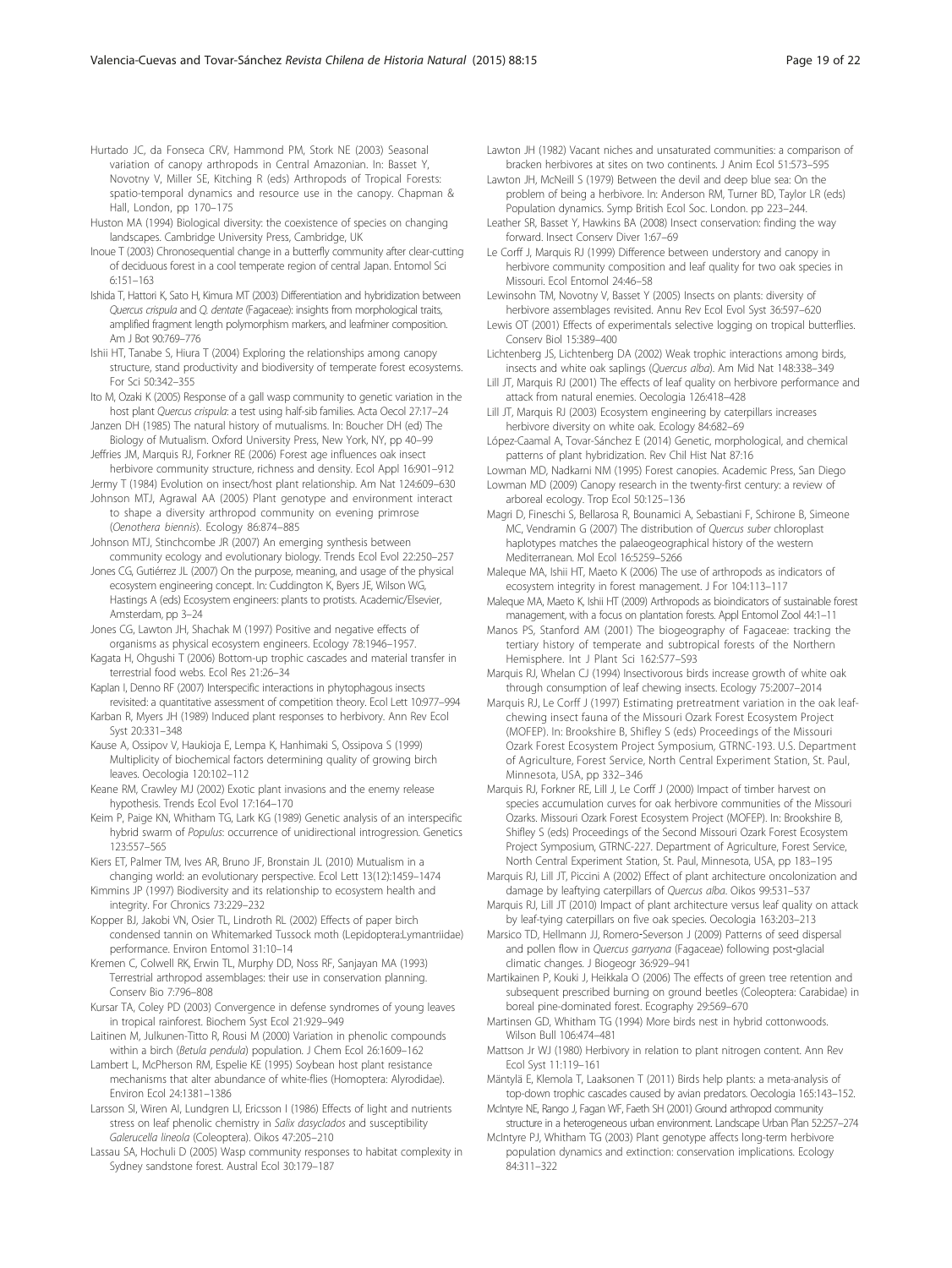- <span id="page-19-0"></span>Meagher RL, Hull LA (1987) Within-tree spatial patterns of Platynota idaeusalis (Lepidoptera: Tortricidae) on two apple cultivars. Environ Entomol 16:786– 790
- Mitchell A (2001) Introduction—canopy science: time to shape up. Plant Ecol 153:5–11
- Moffett MW (2000) What's "up"? A critical look at the basic terms of canopy biology. Biotropica 32:569–596
- Moran VC, Southwood TRE (1982) The guild composition of arthropods communities in trees. J Anim Ecol 51:289–306
- Morin P (1999) Community ecology. Blackwell Science, Oxford, U.K
- Müller J, Goβner M (2007) Single host trees in a closed forest canopy matrix: a highly fragmented landscape? J Appl Entomol 131:613–620
- Murakami M, Nakano S (2000) Species-specific bird functions in a forest-canopy food web. P Roy Soc Lond B Bio 267:1597–1601
- Murakami M, Yoshida K, Hara H, Toda MJ (2005) Spatiotemporal variation in lepidopteran larval assemblages associated with oak Quercus crispula: the importance of leaf quality. Ecol Entomol 30:521–531
- Murakami M, Hirao T, Ichie T (2007) Comparison of lepidopteran larval communities among tree species in a temperate deciduous forest, Japan. Ecol Entomol 32:613–620
- Murakami M, Ichie T, Hirao T (2008) Beta-diversity of lepidopteran larval communities in a Japanese temperate forest: effects of phenology and tree species. Ecol Res 23:173–189
- Murphy SM (2004) Enemy-free space maintains swallowtail butterfly host shift. Proc Natl Acad Sci U S A 101:18048–18052
- Nadkarni NM (1994) Diversity of species and interactions in the upper tree canopy of forest ecosystems. Am Zool 34:70–78
- Nadkarni NM, Parker GC (1994) A profile of forest canopy science and scientists who we are, what we want to know, and obstacles we face: results of an international survey. Selbyana 15:38–50
- Nadkarni NM (2001) Enhancement of forest canopy research, education, and conservation in the new millennium. Plant Ecol 153:361–367
- Nadkarni NM, Parker GG, Rinker HB, Jarzen DM (2004) The nature of forest canopies. In: Rinker HB (ed) Lowman ED. Elsevier Academic Press, Forest canopies, pp 3–23
- Nakamura T, Hattori K, Ishida TA, Sato H, Kimura MT (2008) Population dynamics of leafminers on a deciduous oak Quercus dentata. Acta Oecol 34:259–265
- Nakamura T, Kimura MT (2009) Weak parasitoid‐mediated apparent competition between two Phyllonorycter (Lepidoptera: Gracillariidae) leaf miner species on a deciduous oak Quercus dentata. Entomol Science 12:227–231
- Nason JD (2002) La estructura genética de las poblaciones de árboles. In: Guariguata MR, Kattan GH (eds) Ecología y Conservación de los Bosques Neotropicales. Costa Rica, Ediciones LUR, pp 299–328
- Nazemi J, Talebi AA, Sadeghi SE, Melika G, Lozan A (2008) Species richness oak wasps (Hymenoptera: Cynipidae) and identification of associated inquilines and parasitoids on two oak species in western Iran. Norw J Zool 4:189–202
- Niemelä J, Kotze DJ, Venn S, Penev L, Stoyanov I, Spence J, Hartley D, Montes de Oca E (2002) Carabid beetle assemblages (Coleoptera, Carcabidae) across urban-rural gradients: an international comparison. Landscape Ecol 17:387–401
- Nigel R, Hughes L (2004) Species diversity and structure of phytophagous beetle assemblages along a latitudinal gradient predicting the potential impacts of climate change. Ecol Entomol 29:527–542
- Niinemets U, Kull K (2003) Leaf structure vs. nutrient relationships vary soil conditions in temperate shrubs and trees. Acta Oecol 24:209–219
- Nixon KC (1993) Infrageneric classification of Quercus (Fagaceae) and typification of sectional names. Ann Sci For 50(supplement 1):25–34
- Novotny V, Basset Y, Miller SE, Weiblens GD, Bremerk B, Cizek L, Drozod P (2002) Low host specificity of herbivorous insects in a tropical forest. Nature 416:841–843
- Novotny V, Basset Y (2005) Review-host specificity of insect herbivores in tropical forest. Proc Roy Soc B: Biol Sci 272:1083–1090
- Novotny V, Drozd P, Miller SE, Kulfan M, Janda M, Basset Y, Weiblens GD (2006) Why are there so many species of herbivorous insects in tropical rainforest. Science 313:1115–1118
- Osier TL, Hwang S, Lindroth RL (2000) Within-and between-year variation in early season phytochemestry of quaking aspen (Populus tremuloides Michx.) clones. Biochem Syst Ecol 28:197–208
- Ozanne CMP, Hambler C, Foggo A, Speigth MR (1997) The significance of edge effects in the management of forest for invertebrate diversity. In: Stork NE, Adis J, Didham RK (eds) Canopy Arthropods. Chapman and Hall, London, pp 534–550
- Ozanne CMP, Speight MR, Hambler C, Evans HF (2000) Isolated trees and forest patches: patterns in canopy arthropod abundance and diversity in Pinus sylvestris (Scot Pine). For Ecol Manage 137:53–63
- Ozanne CMP, Anhuf D, Boulter SL, Keller M, Kitching RL, Körner C, Meinzer FC, Mitchell AW, Nakashizukada T, Silva Dias PL, Stork NE, Wrigth SJ, Yoshimura M (2003) Biodiversity meets the atmosphere: a global view of forest canopies. Science 301:183–186
- Palacios-Vargas JG, Iglesias R, Castaño-Meneses G (2003) Mites from Mexican canopies. Insect Sci Appl 23:287–292
- Parker GC (1995) Structure and microclimate of forest canopies. In: Lowman LM, Nadkarni NM (eds) Forest Canopies. Academic Press, New York, pp 73–106
- Parker JD, Burkepile DE, Hay ME (2006) Opposing effects on native and exotic herbivores on plant invasions. Science 311:1459–1461
- Peeters PJ, Read J, Sanson GD (2001) Variation in the guild composition herbivorous insect assemblages among co-occurring plant species. Austral Ecol 26:385–399
- Pennings SC, Silliman BR (2005) Linking biogeography and community ecology: latitudinal variation in plant-herbivore interactions strength. Ecology 86:2310–2319

Peñaloza-Ramírez JM, González-Rodríguez A, Mendoza-Cuenca L, Caron H, Oyama K (2010) Interspecific gene flow a multispecies oak hybrid zone in the Sierra Tarahumara of Mexico. Ann Bot 105:389–399

- Polis GA, Holt RD (1992) Intraguild predation: the dynamics of complex trophic interactions. Trends Ecol Evol 7:151–154
- Poulsen BO (2002) Avian richness and abundance in temperate Danish forests: tree variables important to birds and their conservation. Biodivers Conserv 11:1551–1566
- Preszler RW, Boecklen WJ (1994) A tree-trophic-level analysis of the effects of plants hybridization on a leaf-mining moth. Oecologia 100:66–73
- Price PW, Bouton CE, Gross P, McPheron BA, Thompson JN, Weis AE (1980) Interactions among three trophic levels: influence of plants on interactions between insect herbivores and natural enemies. Ann Rev Ecol Syst 11:41–65
- Price PW, Abrahamson WG, Hunter MD, Melika G (2004) Using gall wasps on oaks to test broad ecological concepts. Conserv Biol 18:1405–1416
- Redak RA (2000) Arthropods and multispecies habitat conservation plans: are we missing something? Environ Manage 26:97–107
- Reitz SR, Trumble JT (2002) Competitive displacement among insects and arachnids 1. Ann Rev Entomol 47:435–465
- Ricklefs RE (2008) Foliage chemistry and the distribution of Lepidoptera larvae on broad-leaved trees in southern Ontario. Oecologia 157:53–67
- Rieseberg LH (1995) The role of hybridization in evolution: old wine in new skins. Am J Bot 82:944–953
- Rinker HB, Lowman MD (2004) Insect herbivory in tropical forest. In: Lowman MD, Rinker HB (eds) Forest canopies. Elsevier/Academic Press, San Diego, CA., pp 359–386
- Romero GQ, Gonçalves‐Souza T, Vieira C, Koricheva J (2014) Ecosystem engineering effects on species diversity across ecosystems: a meta-analysis. Biol Rev. doi:[10.1111/brv.12138](http://dx.doi.org/10.1111/brv.12138)
- Rosenheim JA, Wilhoit LR, Armer CA (1993) Influence of intraguild predation among generalist insect predators on the suppression of an herbivore population. Oecologia 96:439–449
- Roslin T, Gripenberg S, Salminen JP, Karonen M, O' Hara RB, Pihlaja K, Pulkkinen P (2006) Seeing the tres for the leaves-oaks as mosaics for a host specific moth. Oikos 113:106–120

Rzedowski J (1978) Vegetación de México. Limusa, México

Salminen J, Roslin T, Karonen M, Sinkkonen J, Pihlaja K, Pulkkinen P (2004) Seasonal variation in the content of hidrolizable tannins, flavonoid glycosides, and proanthocyanidins in oak leaves. J Chem Ecol 30:1693–1711

Sanchez V, Cambra RA, Nieves-Aldrey JL, Medianero E (2013) Parasitoides asociados a cecidas inducidas por avispas Cynipidae (Hymenoptera) en plantas del género Quercus (Fagaceae) en Panamá. Scientia 23:25–56

- Schädler M, Jung G, Auge H, Brandl R (2003) Does the Fretwell–Oksanen model apply to invertebrates? Oikos 100:203–207
- Schönrogge K, Begg T, Stone GN (2013) Native birds and alien insects: spatial density dependence in songbird predation of invading oak gall wasps. PLoS One 8(1), e53959. doi:[10.1371/journal.pone.0053959](http://dx.doi.org/10.1371/journal.pone.0053959)
- Schowalter TD (1995) Canopy communities in relation to forest age and alternative harvest practices in western Oregon. For Ecol Manage 78:115–125
- Schweitzer JA, Madritch MD, Bailey JK, LeRoy CJ, Fischer GD, Rehill BJ, Lindroth RL, Whitham T (2008) From genes to ecosystems: the genetic basis of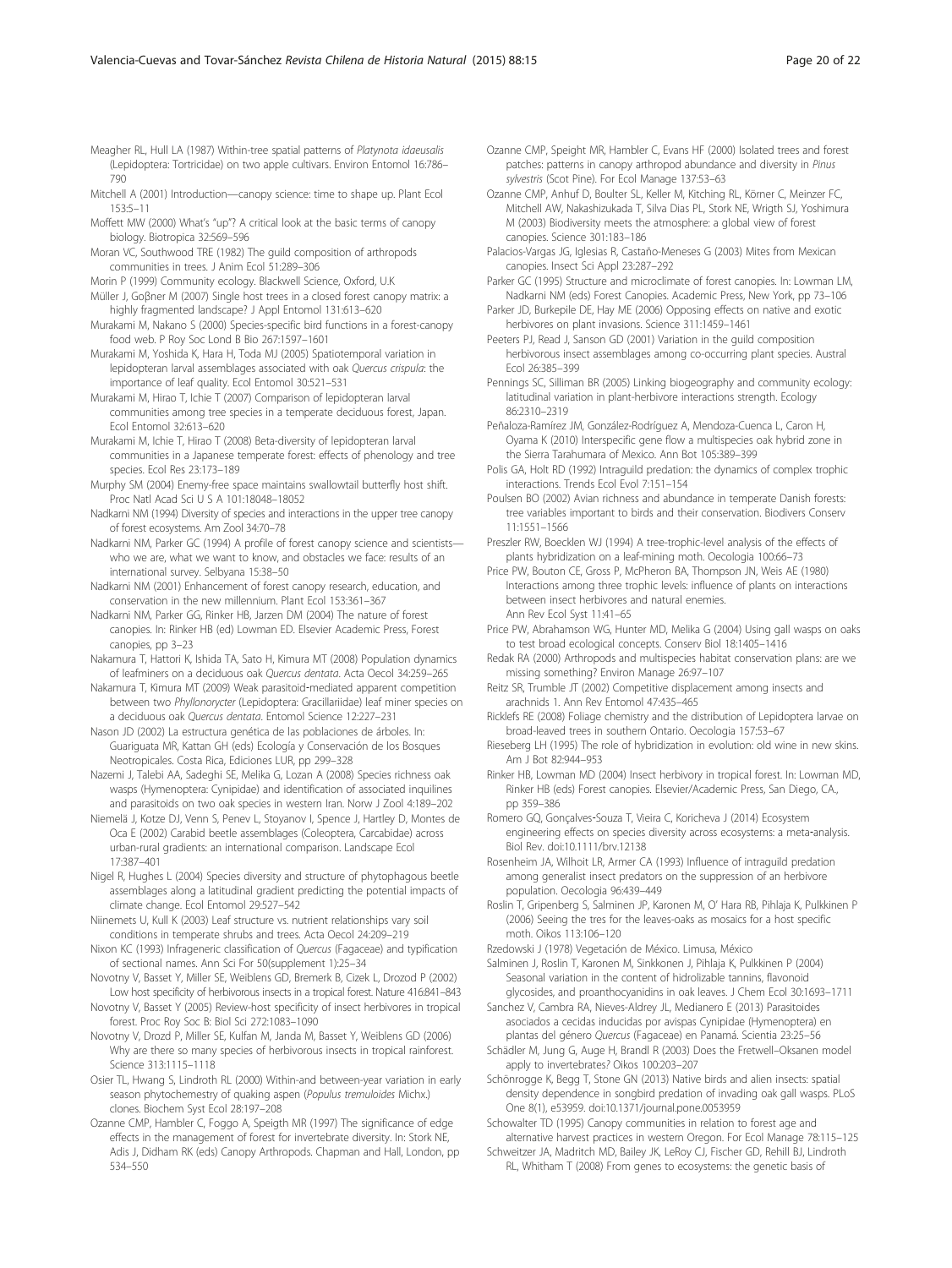<span id="page-20-0"></span>condensed tannins and their role in nutrient regulation in a Populus model system. Ecosystems 11:1005–1020

- Şen I, Gök A (2009) Leaf beetle communities (Coleopetera: Chrysomelidae) of two mixed ecosystems dominated by pine-oak-hawthorn in Sparta province, Turkey. Anna Zol Fen 46:217–232
- Shea K, Chesson P (2002) Community ecology theory as a framework for biological invasions. Trends Ecol Evol 17:170–176
- Shuster SM, Lonsdorf EV, Wimp GM, Bailey JK, Whitham TG (2006) Community heritability measures the evolutionary consequences of indirect genetic effects on community structure. Evolution 60:991–1003
- Siemann E, Tilman D, Haarstad J, Ritchie M (1998) Experimental test of the dependence of arthropod diversity on plant diversity. Am Nat 152:738–750
- Simmon U, Linsenmair KE (2001) Arthropods in tropical oaks: differences in their spatial distributions within tree crows. Plant Ecol 153:179–191
- Simon M, Hilker M (2003) Herbivores and pathogens on willow: do they affect each other? Agric For Entomol 5:275–284
- Sobek S, Kampichler C, Weigmann G (2008) Oribatid mites (Acari: Oribatida) in the canopy of a Central European mixed forest: species richness and species similarity between tree species and habitat types. In: Floren A, Schmidl J (eds) Canopy arthropod research in Europe. Basic and applied studies from the high frontier. Bioform Entomology, Nuremberg, pp 339–354
- Sobek S, Steffan-Dewenter I, Scherber C, Tschamtke T (2009) Spatio temporal changes of beetle communities across a tree diversity gradient. Divers Distrib 15:660–670
- Southwell CJ, Caims SC, Pople AR, Delaney R (1999) Gradient analysis of macropod distribution in open forest and woodland of eastern Australia. Aust J Ecol 24:132–143
- Southwood TRE, Moran VC, Kennedy CEJ (1982) The richness, abundance and biomass of the arthropod communities on trees. J Anim Ecol 51:635–649
- Southwood TRE, Wint GRW, Kennedy CEJ, Greenwood SR (2004) Seasonality abundance, species richness and specificity of the phytophagous guild of insects on oak (Quercus) canopies. Eur J Entomol 101:43–50
- Southwood TRE, Wint GRW, Kennedy CEJ, Greenwood SR (2005) The composition of the arthropod fauna of the canopies of some species of oak (Quercus). Eur J Entomol 102:65–72
- Spellenberg R (1995) On the hybrid nature of Quercus basaseachicensis (Fagaceae, sect. Quercus). Sida 16:427–434
- Stachowicz JJ (2001) Mutualism, facilitation, and the structure of ecological communities. BioScience 51:235–246
- Stout MJ, Thaler JS, Thomma BPHJ (2006) Plant-mediated interactions between pathogenic microorganisms and herbivorous arthropods. Annu Rev Entomol 51:663–689
- Stork NE, Hammond PM (1997) Sampling arthropods from tree-crowns by fogging with knockdown insecticides: lessons from studies of oak tree beetle assemblages in Richmond Park (UK). In: Stork NE, Adis J, Didham PK (eds) Canopy Arthropods. Chapman and Hall, London, pp 3–26
- Stork NE, Hammond PM (2013) Species richness and temporal partitioning in the beetle fauna of oak trees (Quercus robur L.) in Richmond Park, UK. Insect Conserv Diver 6:67–81
- Stork NE (2007) Australian tropical forest canopy crane: new tools for new frontiers. Austral Ecol 32:4–9
- Stork NE, Grimbacher PS, Storer S, Oberprieler RG, Reid C, Slipinski SA (2008) What determines whether a species of insect is described? Evidence from a study of tropical forest beetles. Insect Conserv Diver 1:114–119
- Strauss SY (1994) Levels of herbivory and parasitism in host hybrid zones. Trends Ecol Evol 9:209–214
- Strong DR, Lawton JH, Southwood RS (1984) Insects on plants. Community patterns and mechanisms. Harvard University Press, Cambridge, Massachusetts
- Styrsky JD, Eubanks MD (2007) Ecological consequences of interactions between ants and honeydew-producing insects. P Roy Soc B-Biol Sci 274:151–164
- Summerville KS, Crist TO (2002) Effects of timber harvest on forest Lepidoptera: community, guild, and species responses. Ecol Appl 12:820–835
- Summerville KS, Crist TO (2003) Determinants of lepidopteran species diversity and composition in eastern deciduos forest: roles of season, region and patch size. Oikos 100:134–148
- Summerville KS, Boulware MJ, Veech JA, Crist TO (2003a) Spatial variation in species diversity and composition of forest Lepidoptera in eastern deciduous forest of North America. Conserv Biol 17:1045–1057
- Summerville KS, Crist TO, Kahan JK, Gering JC (2003b) Community structure arboreal caterpillars within and among four tree species of the eastern deciduous forest. Ecol Entomol 28:747–757
- Sutherland WJ (2006) Ecological census techniques: a handbook. Cambridge University Press, Cambridge
- Sutton SL (2001) Alice grows up: science in transition from Wonderland to Reality. Plant Ecol 153:13–21
- Tack AJ, Ovaskainen O, Pulkkinen P, Roslin T (2010) Spatial location dominates over host plant genotype in structuring an herbivore community. Ecology 91:2660–2672
- Tack AJ, Gripenberg S, Roslin T (2012) Cross-kingdom interactions matter: fungal‐mediated interactions structure an insect community on oak. Ecol Lett 15:177–185
- Tallamy DW (2004) Do alien plants reduce insect biomass? Conserv Biol 18:1689–1692
- Tews J, Brose U, Grimm V, Tielbörger K, Whichmann MC, Schwager M, Jeltsch F (2004) Animal species diversity driven by habitat heterogeneity/diversity: the importance of keystone structure. J Biogeogr 31:79–92
- Thomas CD, Ng D, Singer MC, Mallet JLB, Parmesan C, Billington HL (1987) Incorporation of a European weed into the diet of a North American herbivore. Evolution 41:892–901
- Tovar-Sánchez E, Cano-Santana Z, Oyama K (2003) Canopy arthropod communities on Mexican oaks at sites with different disturbance regimes. Biol Conserv 115:79–87
- Tovar-Sánchez E, Oyama K (2004) Natural hybridization and hybrid zones between Quercus crassifolia and Quercus crassipes (Fagaceae) in Mexico: morphological and molecular evidence. Am J Bot 91:1352–1363
- Tovar-Sánchez E, Oyama K (2006a) Community structure of canopy arthropods associated in Quercus crassifolia × Quercus crassipes complex. Oikos 112:370– 381
- Tovar-Sánchez E, Oyama K (2006b) Effect of hybridization of the Quercus crassifolia × Quercus crassipes complex on the community structure on endophagous insects. Oecologia 147:702–713
- Tovar-Sánchez E, Mussali-Galante P, Esteban-Jiménez R, Piñero D, Arias DM, Dorado O, Oyama K (2008) Chloroplast DNA polymorphism reveals geographic structure and introgression in Quercus crassifolia × Quercus crassipes hybrid complex in Mexico. Botany 86:228–239
- Tovar-Sánchez E (2009) Canopy arthropods community within and among oak species in central Mexico. Acta Zool Sin 55:132–144
- Tovar-Sánchez E, Valencia-Cuevas L, Castillo-Mendoza E, Mussali-Galante P, Pérez-Ruíz RV, Mendoza A (2013) Association between individual genetic diversity of two oak host species and canopy arthropod community structure. Eur J Forest Res 132:165–179
- Tovar-Sánchez E, Martí-Flores E, Valencia-Cuevas L, Mussali-Galante P (2015a) Influence of forest type and host plant genetic relatedness on the canopy arthropod community structure of Quercus crassifolia. Rev Chil Hist Nat 88:7. doi[:10.1186/s40693-015-0038-2](http://dx.doi.org/10.1186/s40693-015-0038-2)
- Tovar-Sánchez E, Valencia-Cuevas L, Mussali-Galante P, Ramírez-Rodríguez R, Castillo-Mendoza E (2015b) Effect of host-plant genetic diversity on oak canopy community structure in Central Mexico. Rev Chil Hist Nat 88:12. doi[:10.1186/s40693-015-0042-6](http://dx.doi.org/10.1186/s40693-015-0042-6)
- Townsend CR, Scarsbook MR, Dole S (1997) Quantifying disturbance in streams: alternative measures of disturbance in relation to macroinvertebrate species traits and species richness. J N Am Benthol Soc 16:531–544
- Ulyshen MD, Hanula JL (2009) Habitat associations of saproxilic beetles in the southeastern United States: a comparison of forest types, tree species and wood postures. For Ecol Manage 257:653–664
- Valencia S (2004) Diversidad del género Quercus (Fagaceae) en México. Bol Soc Bot Mex 7:33–53
- Valencia-Cuevas L, Piñero D, Mussali-Galante P, Valencia-Ávalos S, Tovar-Sánchez E (2014) Effect of a red oak species gradient on genetic structure and diversity of Quercus castanea (Fagaceae) in Mexico. Tree Genet Genom 10:641–652
- Valencia-Cuevas L, Mussali-Galante P, Piñero D, Castillo-Mendoza E, Rangel-Altamirano G, Tovar-Sánchez E (2015) Hybridization of Quercus castanea (Fagaceae) across a red oak species gradient in Mexico. Plant Syst Evol 301:1085–1097
- Vakkari P, Blom A, Rusanen M, Raisio J, Toivonen H (2006) Genetic variability of fragmented stands of pedunculate oak (Quercus robur) in Finland. Genetica 127:231–241
- Van Bael SA, Brawn JD, Robinson SK (2003) Birds defend trees from herbivores in a Neotropical forest canopy. Proc Natl Acad Sci U S A 100:8304–8307
- van Dam NM, Heil M (2011) Multitrophic interactions below and above ground: en route to the next level. J Ecol 99:77–88
- Vellend M, Geber MA (2005) Connections between species diversity and genetic diversity. Ecol Lett 8:767–781